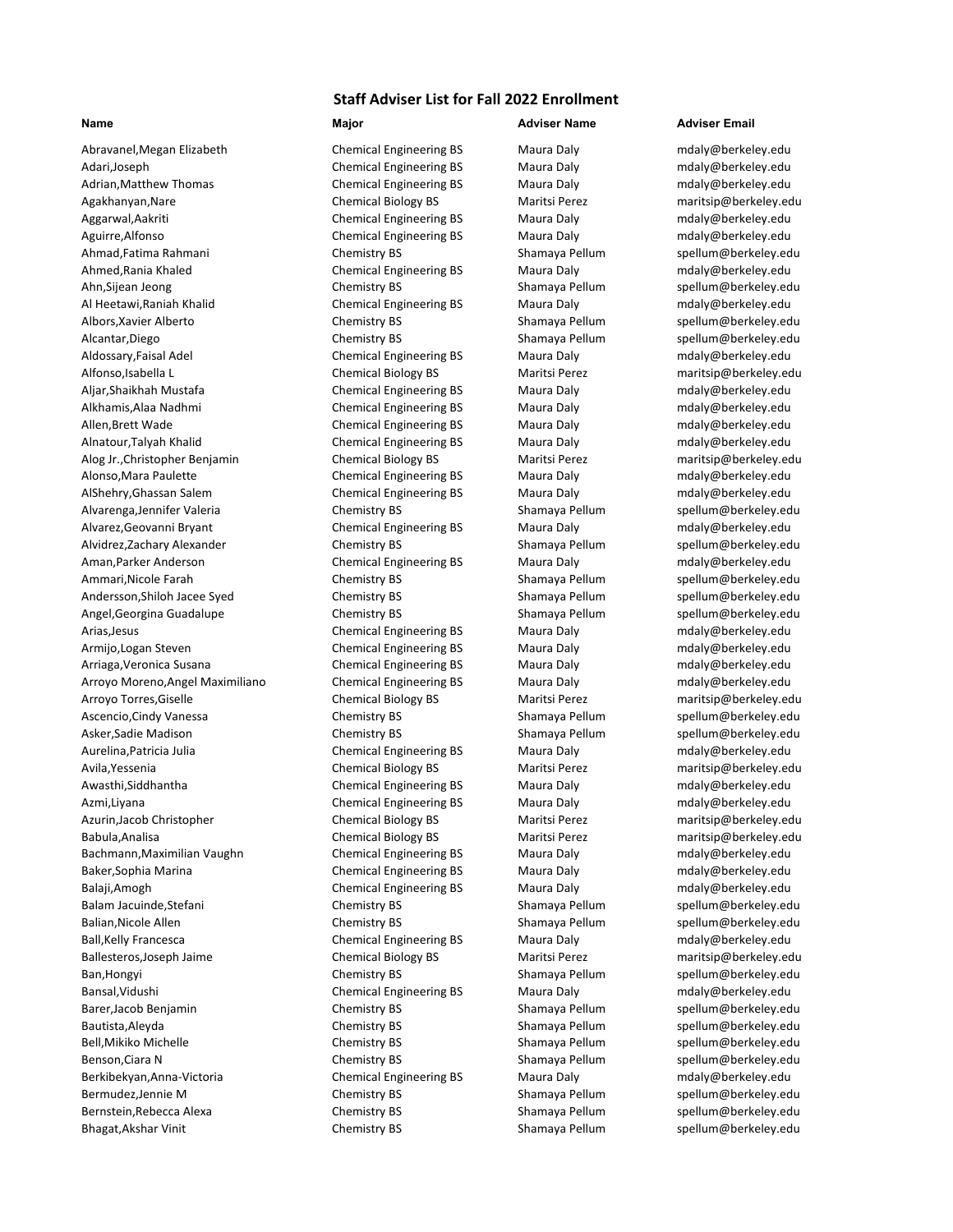Bhakta,Shefali Ajesh Chemical Engineering BS Maura Daly [mdaly@berkeley.edu](mailto:jahzeel_flores@berkeley.edu) Billaut,Eulalia Sasaki **Chemical Engineering BS** Maura Daly manus [mdaly@berkeley.edu](mailto:jahzeel_flores@berkeley.edu) Bishara,Nassim Elie Chemistry BS Shamaya Pellum [spellum@berkeley.edu](mailto:jahzeel_flores@berkeley.edu) Boga de Teresa,Martina Chemical Engineering BS Maura Daly [mdaly@berkeley.edu](mailto:jahzeel_flores@berkeley.edu) Borrayo Villalvazo,Gladys Lizeth Chemical Biology BS Maritsi Perez [maritsip@berkeley.edu](mailto:jahzeel_flores@berkeley.edu) Boutilier-Young,Kira Darwin **Shamaya Pellum Shamaya Pellum** Spellum@berkeley.edu Brennan-Magdalenski,Julian Scott Chemistry BS Shamaya Pellum [spellum@berkeley.edu](mailto:jahzeel_flores@berkeley.edu) Breuer,Samantha Haley Chemical Biology BS Maritsi Perez [maritsip@berkeley.edu](mailto:jahzeel_flores@berkeley.edu) Brewer,Justin William Chemical Engineering BS Maura Daly [mdaly@berkeley.edu](mailto:jahzeel_flores@berkeley.edu) Bridge,Rachel Cheyenne Chemical Biology BS Maritsi Perez [maritsip@berkeley.edu](mailto:jahzeel_flores@berkeley.edu) Briseno, Marissa Itzelle **Chemical Engineering BS** Maura Daly modaly@berkeley.edu Britt,Jacob Santana Chemical Engineering BS Maura Daly [mdaly@berkeley.edu](mailto:jahzeel_flores@berkeley.edu) Brown,Greta **Chemical Engineering BS** Maura Daly [mdaly@berkeley.edu](mailto:jahzeel_flores@berkeley.edu) Bryant,Lukas Joseph Chemical Engineering BS Maura Daly [mdaly@berkeley.edu](mailto:jahzeel_flores@berkeley.edu) Bui,Tu Kha Chemical Engineering BS Maura Daly [mdaly@berkeley.edu](mailto:jahzeel_flores@berkeley.edu) Bulur, Hilal Seyda **Chemical Engineering BS** Maura Daly manus [mdaly@berkeley.edu](mailto:jahzeel_flores@berkeley.edu) Burckin,Elijah James Chemical Engineering BS Maura Daly [mdaly@berkeley.edu](mailto:jahzeel_flores@berkeley.edu) Cai,Lin Chemical Biology BS Maritsi Perez [maritsip@berkeley.edu](mailto:jahzeel_flores@berkeley.edu) Cai,Yuxuan **Chemistry BS** Shamaya Pellum [spellum@berkeley.edu](mailto:jahzeel_flores@berkeley.edu) Calvario,America Yamilet Chemical Engineering BS Maura Daly [mdaly@berkeley.edu](mailto:jahzeel_flores@berkeley.edu) Camacho,Julia Chemical Engineering BS Maura Daly [mdaly@berkeley.edu](mailto:jahzeel_flores@berkeley.edu) Carll,Nicole Alexis Chemical Engineering BS Maura Daly [mdaly@berkeley.edu](mailto:jahzeel_flores@berkeley.edu) Carroll,Peyton Huy Chemical Biology BS Maritsi Perez [maritsip@berkeley.edu](mailto:jahzeel_flores@berkeley.edu) Castillo,Jonas Joseph Garcia **Chemistry BS** Shamaya Pellum [spellum@berkeley.edu](mailto:jahzeel_flores@berkeley.edu) Castro,Maria Trinidad Chemical Biology BS Maritsi Perez [maritsip@berkeley.edu](mailto:jahzeel_flores@berkeley.edu) Cavanaugh,Sterling Coral Chemical Engineering BS Maura Daly [mdaly@berkeley.edu](mailto:jahzeel_flores@berkeley.edu) Cedillo,Reyna Victoria **Chemistry BS** Shamaya Pellum [spellum@berkeley.edu](mailto:jahzeel_flores@berkeley.edu) Cekici,Edward Chemical Biology BS Maritsi Perez [maritsip@berkeley.edu](mailto:jahzeel_flores@berkeley.edu) Cemalovic,Benjamin Arslan Chemical Engineering BS Maura Daly [mdaly@berkeley.edu](mailto:jahzeel_flores@berkeley.edu) Chaisuparakul,Matuta Chemical Biology BS Maritsi Perez [maritsip@berkeley.edu](mailto:jahzeel_flores@berkeley.edu) Chan,Hsi-Min Chemical Engineering BS Maura Daly [mdaly@berkeley.edu](mailto:jahzeel_flores@berkeley.edu) Chan,Jasmine Tin Chemical Engineering BS Maura Daly [mdaly@berkeley.edu](mailto:jahzeel_flores@berkeley.edu) Chan, Nicholas Steven Chemistry BS Shamaya Pellum [spellum@berkeley.edu](mailto:jahzeel_flores@berkeley.edu) Chan,Robert J Chemistry BS Shamaya Pellum [spellum@berkeley.edu](mailto:jahzeel_flores@berkeley.edu) Chan,Stanley **Chan,Stanley Chemical Engineering BS** Maura Daly manufaly@berkeley.edu Chan,Tsz Hin Keith Chemistry BS Shamaya Pellum [spellum@berkeley.edu](mailto:jahzeel_flores@berkeley.edu) Chang,Austin **Shamaya Pellum** Shamaya Pellum [spellum@berkeley.edu](mailto:jahzeel_flores@berkeley.edu) Chang,Irene Siwon Chemical Engineering BS Maura Daly [mdaly@berkeley.edu](mailto:jahzeel_flores@berkeley.edu) Chang,Jaylin Elle Chemical Biology BS Maritsi Perez [maritsip@berkeley.edu](mailto:jahzeel_flores@berkeley.edu) Chang,Joseph Lucas **Chemical Engineering BS** Maura Daly manus [mdaly@berkeley.edu](mailto:jahzeel_flores@berkeley.edu) Chang,Sarah Kyoko Chemical Engineering BS Maura Daly [mdaly@berkeley.edu](mailto:jahzeel_flores@berkeley.edu) Chapman,Heather Danielle Chemical Biology BS Maritsi Perez [maritsip@berkeley.edu](mailto:jahzeel_flores@berkeley.edu) Chastain,Jordan Lynne Chemical Biology BS Maritsi Perez [maritsip@berkeley.edu](mailto:jahzeel_flores@berkeley.edu) Chau,Maximillian Foster **Chemistry BS** Shamaya Pellum [spellum@berkeley.edu](mailto:jahzeel_flores@berkeley.edu) Chau,Nicholas Raymond Chemical Biology BS Maritsi Perez [maritsip@berkeley.edu](mailto:jahzeel_flores@berkeley.edu) Chauhan,Kshitij Chemical Engineering BS Maura Daly [mdaly@berkeley.edu](mailto:jahzeel_flores@berkeley.edu) Chauvet,Julien Kwei **Chemical Engineering BS** Maura Daly manuvet,Julien Kwei edu Chen,Belinda Y Chemical Biology BS Maritsi Perez [maritsip@berkeley.edu](mailto:jahzeel_flores@berkeley.edu) Chen,Bryan Chemical Engineering BS Maura Daly [mdaly@berkeley.edu](mailto:jahzeel_flores@berkeley.edu) Chen,Dior Lotus Chemical Engineering BS Maura Daly [mdaly@berkeley.edu](mailto:jahzeel_flores@berkeley.edu) Chen,Elena Chemical Biology BS Maritsi Perez [maritsip@berkeley.edu](mailto:jahzeel_flores@berkeley.edu) Chen,Ethan Michael Chemical Engineering BS Maura Daly [mdaly@berkeley.edu](mailto:jahzeel_flores@berkeley.edu) Chen,Henry Chemical Engineering BS Maura Daly [mdaly@berkeley.edu](mailto:jahzeel_flores@berkeley.edu) Chen,Tavis Wilson **Chemical Engineering BS** Maura Daly manus [mdaly@berkeley.edu](mailto:jahzeel_flores@berkeley.edu) Chen, Yifan Shamaya Pellum Shamaya Pellum Shamaya Pellum Shamaya Pellum Shamaya Pellum Shamaya Pellum Shamaya Pellum Shamaya Pellum Shamaya Pellum Shamaya Pellum Shamaya Pellum Shamaya Pellum Shamaya Pellum Shamaya Pellum Cheong, Kylie **Chemical Engineering BS** Maura Daly manufaly@berkeley.edu Chern,Albert **Chemical Engineering BS** Maura Daly [mdaly@berkeley.edu](mailto:jahzeel_flores@berkeley.edu) Chiang,Chia-Hui Chemical Biology BS Maritsi Perez [maritsip@berkeley.edu](mailto:jahzeel_flores@berkeley.edu) Chigurupati,Anish Krishna Chemical Engineering BS Maura Daly [mdaly@berkeley.edu](mailto:jahzeel_flores@berkeley.edu) Chinnakotla,Sidhanth Chemical Engineering BS Maura Daly [mdaly@berkeley.edu](mailto:jahzeel_flores@berkeley.edu) Chiu,Jason Chemical Engineering BS Maura Daly [mdaly@berkeley.edu](mailto:jahzeel_flores@berkeley.edu)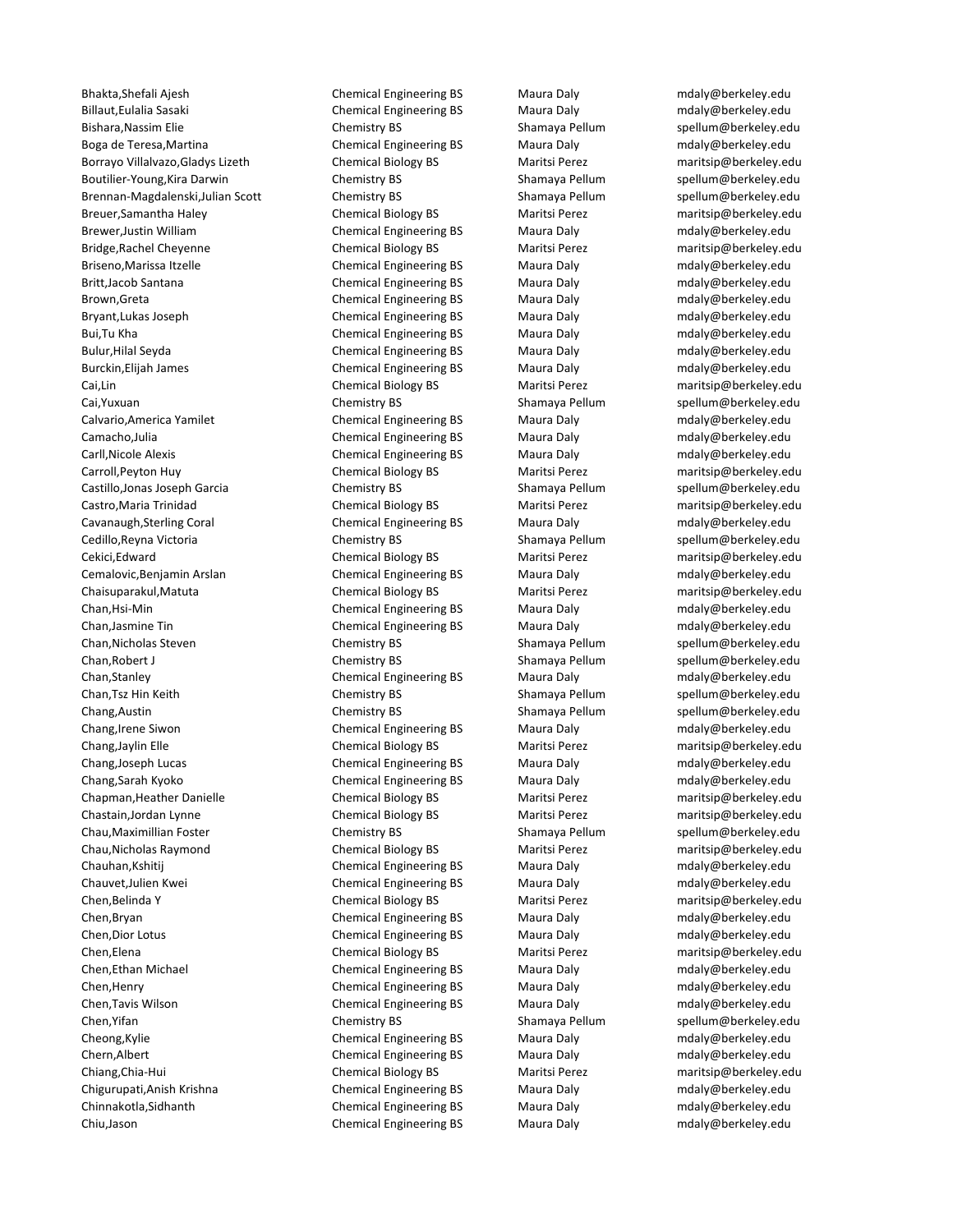Cho,Hannah Chemistry BS Shamaya Pellum [spellum@berkeley.edu](mailto:jahzeel_flores@berkeley.edu) Cho,Yoojin Chemical Biology BS Maritsi Perez [maritsip@berkeley.edu](mailto:jahzeel_flores@berkeley.edu) Choi,Jeong Yun Chemical Biology BS Maritsi Perez [maritsip@berkeley.edu](mailto:jahzeel_flores@berkeley.edu) Choi,Suji Chemical Biology BS Maritsi Perez [maritsip@berkeley.edu](mailto:jahzeel_flores@berkeley.edu) Choi,Yoonjeong Chemical Biology BS Maritsi Perez [maritsip@berkeley.edu](mailto:jahzeel_flores@berkeley.edu) Chon,Ashley Seri Chemical Engineering BS Maura Daly [mdaly@berkeley.edu](mailto:jahzeel_flores@berkeley.edu) Chopra,Paarth Chemical Engineering BS Maura Daly [mdaly@berkeley.edu](mailto:jahzeel_flores@berkeley.edu) Choudhary,Aaryam Chemical Engineering BS Maura Daly modaly@berkeley.edu Choudhary,Siraj-Munir Haris Inam Chemistry BS Shamaya Pellum [spellum@berkeley.edu](mailto:jahzeel_flores@berkeley.edu) Chouman,Bassima Chemical Engineering BS Maura Daly [mdaly@berkeley.edu](mailto:jahzeel_flores@berkeley.edu) Christophersen,Caroline Elizabeth Chemical Biology BS Maritsi Perez [maritsip@berkeley.edu](mailto:jahzeel_flores@berkeley.edu) Chu,Junming Chemistry BS Shamaya Pellum [spellum@berkeley.edu](mailto:jahzeel_flores@berkeley.edu) Chung,Joseph Taewoong Chemical Biology BS Maritsi Perez [maritsip@berkeley.edu](mailto:jahzeel_flores@berkeley.edu) Church,Justin Kaito Chemical Biology BS Maritsi Perez [maritsip@berkeley.edu](mailto:jahzeel_flores@berkeley.edu) Clark,Paul Sabin Sabin Chemistry BS Shamaya Pellum Spellum@berkeley.edu Clifner,Benjamin Nathan Chemical Engineering BS Jahzeel Flores Morales [jahzeel\\_flores@berkeley.edu](mailto:jahzeel_flores@berkeley.edu) Cline,Lariana **Chemistry BS** Shamaya Pellum [spellum@berkeley.edu](mailto:jahzeel_flores@berkeley.edu) Coda,Katharine Athena Chemical Engineering BS Jahzeel Flores Morales [jahzeel\\_flores@berkeley.edu](mailto:jahzeel_flores@berkeley.edu) Cole,Tiana Cassidy Chemical Engineering BS Jahzeel Flores Morales inhzeel flores@berkeley.edu Conrique,Johnathan Jose **Chemistry BS** Shamaya Pellum [spellum@berkeley.edu](mailto:jahzeel_flores@berkeley.edu) Contreras,Vicente Adan **Shamaya Pellum** Shamaya Pellum [spellum@berkeley.edu](mailto:jahzeel_flores@berkeley.edu) Cooper,Justin David Chemical Engineering BS Jahzeel Flores Morales [jahzeel\\_flores@berkeley.edu](mailto:jahzeel_flores@berkeley.edu) Corcoran,Quinn Daniel Chemical Engineering BS Jahzeel Flores Morales [jahzeel\\_flores@berkeley.edu](mailto:jahzeel_flores@berkeley.edu) Cordoba,Joshua Chemical Biology BS Maritsi Perez [maritsip@berkeley.edu](mailto:jahzeel_flores@berkeley.edu) Coria,Valeria Chemistry BS Shamaya Pellum [spellum@berkeley.edu](mailto:jahzeel_flores@berkeley.edu) Corpus,KaitlinRae Mangulabnan Chemical Engineering BS Jahzeel Flores Morales [jahzeel\\_flores@berkeley.edu](mailto:jahzeel_flores@berkeley.edu) Coy,Bennett Caram Chemical Engineering BS Jahzeel Flores Morales [jahzeel\\_flores@berkeley.edu](mailto:jahzeel_flores@berkeley.edu) Crittendon Jr.,Marc D Chemical Biology BS Maritsi Perez [maritsip@berkeley.edu](mailto:jahzeel_flores@berkeley.edu) Cruz,Alejandra **Chemical Engineering BS** Shamaya Pellum [spellum@berkeley.edu](mailto:jahzeel_flores@berkeley.edu) Cruz,Luis Alberto Chemical Biology BS Maritsi Perez [maritsip@berkeley.edu](mailto:jahzeel_flores@berkeley.edu) Culp,Austin Erick Chemical Engineering BS Jahzeel Flores Morales [jahzeel\\_flores@berkeley.edu](mailto:jahzeel_flores@berkeley.edu) Cunha,Cynthia Lee Chemical Engineering BS Jahzeel Flores Morales jahzeel flores@berkeley.edu Cuvelier,Annai M Chemical Engineering BS Jahzeel Flores Morales [jahzeel\\_flores@berkeley.edu](mailto:jahzeel_flores@berkeley.edu) Czajkowski,Aurora Frances Chemical Biology BS Maritsi Perez [maritsip@berkeley.edu](mailto:jahzeel_flores@berkeley.edu) Dai,Andrew Wangyun Chemical Biology BS Maritsi Perez [maritsip@berkeley.edu](mailto:jahzeel_flores@berkeley.edu) Dale,Katelyn Victoria **Chemical Engineering BS** Jahzeel Flores Morales inhzeel flores@berkeley.edu Dang,Tri Nguyen Chemical Engineering BS Jahzeel Flores Morales [jahzeel\\_flores@berkeley.edu](mailto:jahzeel_flores@berkeley.edu) Daoheuang,Francesca Kaitlyn Chemical Biology BS Maritsi Perez [maritsip@berkeley.edu](mailto:jahzeel_flores@berkeley.edu) Davda, Prisha Bhavesh Chemical Engineering BS Jahzeel Flores Morales inhzeel flores@berkeley.edu David,Max Sage Same Chemical Engineering BS Jahzeel Flores Morales jahzeel flores@berkeley.edu Daymo,Bailey Anne **State Chemical Engineering BS** Jahzeel Flores Morales and alones@berkeley.edu de la Loza,Damian Felipe Chemical Engineering BS Jahzeel Flores Morales jahzeel flores@berkeley.edu de Leon,Tony Jin'Ichi **Chemistry BS** Shamaya Pellum [spellum@berkeley.edu](mailto:jahzeel_flores@berkeley.edu) De Matias,Kyle Andrei Lozada Chemical Engineering BS Jahzeel Flores Morales [jahzeel\\_flores@berkeley.edu](mailto:jahzeel_flores@berkeley.edu) DeAnda,Davis Gaston Chemical Engineering BS Jahzeel Flores Morales [jahzeel\\_flores@berkeley.edu](mailto:jahzeel_flores@berkeley.edu) Delevaux,Katherine Genevieve Chemical Biology BS Maritsi Perez [maritsip@berkeley.edu](mailto:jahzeel_flores@berkeley.edu) Dell,Luisa Briggs Chemical Engineering BS Jahzeel Flores Morales inhzeel flores@berkeley.edu Desiongco,Eunice Leicire Layoso Chemical Engineering BS Jahzeel Flores Morales iahzeel flores@berkeley.edu DeView,Sofia Kim Chemical Engineering BS Jahzeel Flores Morales [jahzeel\\_flores@berkeley.edu](mailto:jahzeel_flores@berkeley.edu) Dhillon,Mannat Chemical Engineering BS Jahzeel Flores Morales [jahzeel\\_flores@berkeley.edu](mailto:jahzeel_flores@berkeley.edu) Diaz Alcala,Jesus Salvador Chemical Engineering BS Jahzeel Flores Morales [jahzeel\\_flores@berkeley.edu](mailto:jahzeel_flores@berkeley.edu) Dinh,Khang Shamaya Pellum Spellum Spellum Spellum Spellum Spellum Spellum Burneley.edu Do,Nicholas Brandon Chemical Engineering BS Jahzeel Flores Morales [jahzeel\\_flores@berkeley.edu](mailto:jahzeel_flores@berkeley.edu) Doan,Duc Huy Chemical Biology BS Maritsi Perez [maritsip@berkeley.edu](mailto:jahzeel_flores@berkeley.edu) Dominguez,Nyah Tan Chemical Engineering BS Jahzeel Flores Morales jahzeel flores@berkeley.edu Dones,Karl Andrei De Leon Chemical Engineering BS Jahzeel Flores Morales [jahzeel\\_flores@berkeley.edu](mailto:jahzeel_flores@berkeley.edu) Dong,Shi Ying Chemical Engineering BS Jahzeel Flores Morales jahzeel flores@berkeley.edu Dowlatshahi,Nikita Chemistry BS Shamaya Pellum [spellum@berkeley.edu](mailto:jahzeel_flores@berkeley.edu) Du,Alexandra Jia-Yin Chemistry BS Shamaya Pellum [spellum@berkeley.edu](mailto:jahzeel_flores@berkeley.edu) Du,Marvin **Shamaya Pellum Shamaya Pellum** Spellum Spellum spellum exterior of the Shamaya Pellum spellum exterior DuBridge,Tara Tricia Chemical Engineering BS Jahzeel Flores Morales [jahzeel\\_flores@berkeley.edu](mailto:jahzeel_flores@berkeley.edu)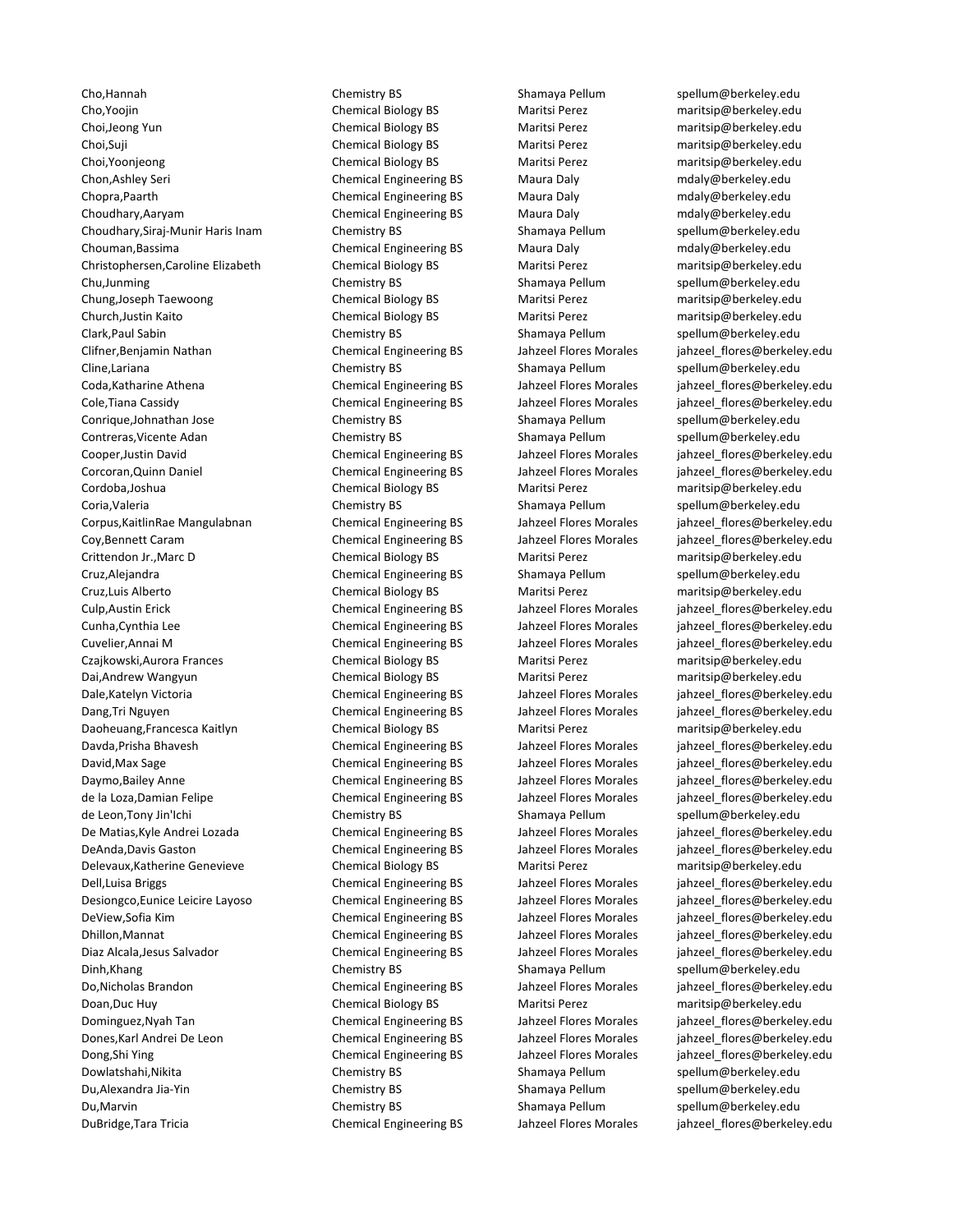Dunbar,Sean Vincent Chemistry BS Shamaya Pellum [spellum@berkeley.edu](mailto:jahzeel_flores@berkeley.edu) Dunlap,Ariana Chemical Engineering BS Jahzeel Flores Morales [jahzeel\\_flores@berkeley.edu](mailto:jahzeel_flores@berkeley.edu) Duong,Tuong Nghi Chemical Biology BS Maritsi Perez [maritsip@berkeley.edu](mailto:jahzeel_flores@berkeley.edu) Dupont,Theodore Ellis Chemical Biology BS Maritsi Perez [maritsip@berkeley.edu](mailto:jahzeel_flores@berkeley.edu) Duran,Irma Guadalupe Chemistry BS Shamaya Pellum [spellum@berkeley.edu](mailto:jahzeel_flores@berkeley.edu) Earhart,Mason James Chemistry BS Shamaya Pellum [spellum@berkeley.edu](mailto:jahzeel_flores@berkeley.edu) Eklon,Benjamin Chun Chemical Engineering BS Jahzeel Flores Morales [jahzeel\\_flores@berkeley.edu](mailto:jahzeel_flores@berkeley.edu) Eleta,Tomas Roberto Chemical Engineering BS Jahzeel Flores Morales [jahzeel\\_flores@berkeley.edu](mailto:jahzeel_flores@berkeley.edu) Elghanayan,Luca Kalili Chemistry BS Shamaya Pellum [spellum@berkeley.edu](mailto:jahzeel_flores@berkeley.edu) Elkhouri,Ryan Rock Chemical Engineering BS Jahzeel Flores Morales [jahzeel\\_flores@berkeley.edu](mailto:jahzeel_flores@berkeley.edu) Elmasri,Ihab Adel Chemical Engineering BS Jahzeel Flores Morales [jahzeel\\_flores@berkeley.edu](mailto:jahzeel_flores@berkeley.edu) Elsherif,Feras Humam Chemical Engineering BS Jahzeel Flores Morales [jahzeel\\_flores@berkeley.edu](mailto:jahzeel_flores@berkeley.edu) Ensberg,Anna Elizabeth Chemical Engineering BS Jahzeel Flores Morales [jahzeel\\_flores@berkeley.edu](mailto:jahzeel_flores@berkeley.edu) Escarieses,Deanna Diane Chemistry BS Shamaya Pellum [spellum@berkeley.edu](mailto:jahzeel_flores@berkeley.edu)<br>Escobar.Edward Nathan Ronguillo Chemical Engineering BS Jahzeel Flores Morales iahzeel flores@berkele Escobar,Edward Nathan Ronquillo Chemical Engineering BS Jahzeel Flores Morales [jahzeel\\_flores@berkeley.edu](mailto:jahzeel_flores@berkeley.edu) Escobio,Anthony Manuel Chemical Engineering BS Jahzeel Flores Morales [jahzeel\\_flores@berkeley.edu](mailto:jahzeel_flores@berkeley.edu) Essman,Nathan Samuel Chemical Engineering BS Jahzeel Flores Morales [jahzeel\\_flores@berkeley.edu](mailto:jahzeel_flores@berkeley.edu) Evangelista Jr.,Priscilla Chemical Engineering BS Jahzeel Flores Morales [jahzeel\\_flores@berkeley.edu](mailto:jahzeel_flores@berkeley.edu) Falkowski,Zachary Alexander Chemistry BS Shamaya Pellum [spellum@berkeley.edu](mailto:jahzeel_flores@berkeley.edu) Fan,Chengi **Emiliary BS** Shamaya Pellum [spellum@berkeley.edu](mailto:jahzeel_flores@berkeley.edu) Fan,Haoyu **Shamaya Pellum** Spellum Spellum Spellum Shamaya Pellum [spellum@berkeley.edu](mailto:jahzeel_flores@berkeley.edu) Fan,Ziyan Chemical Engineering BS Jahzeel Flores Morales [jahzeel\\_flores@berkeley.edu](mailto:jahzeel_flores@berkeley.edu) Fantoli Pasquel,Derek-Reece Gabriel Chemical Engineering BS Jahzeel Flores Morales [jahzeel\\_flores@berkeley.edu](mailto:jahzeel_flores@berkeley.edu) Farasani,Abdulaziz Abdullah I Chemical Engineering BS Jahzeel Flores Morales jahzeel flores@berkeley.edu Feichtenbiner, Michelle Mary Chemical Engineering BS Jahzeel Flores Morales jahzeel flores@berkeley.edu Feldman,Aaron Yakov Chemical Engineering BS Jahzeel Flores Morales [jahzeel\\_flores@berkeley.edu](mailto:jahzeel_flores@berkeley.edu) Feller,Jackson J Chemical Engineering BS Jahzeel Flores Morales [jahzeel\\_flores@berkeley.edu](mailto:jahzeel_flores@berkeley.edu) Feng,Jingyuan Chemical Biology BS Maritsi Perez [maritsip@berkeley.edu](mailto:jahzeel_flores@berkeley.edu) Fetzer,Jennifer Lynn Nicole Chemistry BS Shamaya Pellum [spellum@berkeley.edu](mailto:jahzeel_flores@berkeley.edu) Fitlin,Samantha N Chemical Engineering BS Jahzeel Flores Morales inhzeel flores@berkeley.edu Flanagin,Zoe Erin **Shamaya Pellum Shamaya Pellum** Spellum enterprises spellum enterprises and the Chemistry BS Shamaya Pellum Spellum @berkeley.edu Flores Bonilla,Adilman Josue **Chemistry BS** Shamaya Pellum [spellum@berkeley.edu](mailto:jahzeel_flores@berkeley.edu) Flores,Jonathan Jeremy Chemistry BS Shamaya Pellum [spellum@berkeley.edu](mailto:jahzeel_flores@berkeley.edu) Flores,Michel Evelyn Chemical Biology BS Maritsi Perez [maritsip@berkeley.edu](mailto:jahzeel_flores@berkeley.edu) Franczyk,Alia Gwyneth **Chemistry BS** Shamaya Pellum [spellum@berkeley.edu](mailto:jahzeel_flores@berkeley.edu) Frost,Dakota Joseph Ebersold Chemical Engineering BS Jahzeel Flores Morales [jahzeel\\_flores@berkeley.edu](mailto:jahzeel_flores@berkeley.edu) Fu,Junbo Chemical Engineering BS Jahzeel Flores Morales [jahzeel\\_flores@berkeley.edu](mailto:jahzeel_flores@berkeley.edu) Fu,Sean Loon Chemical Engineering BS Jahzeel Flores Morales [jahzeel\\_flores@berkeley.edu](mailto:jahzeel_flores@berkeley.edu) Fung, Wilson Chemical Engineering BS Jahzeel Flores Morales inhzeel flores@berkeley.edu Gababa,Mumtaz Adow **Shamaya Pellum Shamaya Pellum** Spellum [spellum@berkeley.edu](mailto:jahzeel_flores@berkeley.edu) Gaillard, Nelson Tristram Chemical Biology BS Maritsi Perez [maritsip@berkeley.edu](mailto:jahzeel_flores@berkeley.edu) Galindo,Andrew J Chemical Engineering BS Jahzeel Flores Morales jahzeel flores@berkeley.edu Galoustian,Alexander Vartan Chemical Engineering BS Jahzeel Flores Morales [jahzeel\\_flores@berkeley.edu](mailto:jahzeel_flores@berkeley.edu) Galvez Ibarra, Britney The Chemical Engineering BS Jahzeel Flores Morales jahzeel flores@berkeley.edu Gandhi,Rustam Khushroo Chemical Engineering BS Jahzeel Flores Morales [jahzeel\\_flores@berkeley.edu](mailto:jahzeel_flores@berkeley.edu) Gao,Kexin **Chemical Biology BS** Maritsi Perez [maritsip@berkeley.edu](mailto:jahzeel_flores@berkeley.edu) Gao.Kylee Bai Sanda Chemical Biology BS Maritsi Perez [maritsip@berkeley.edu](mailto:jahzeel_flores@berkeley.edu) Gao,Shihan Chemical Biology BS Maritsi Perez [maritsip@berkeley.edu](mailto:jahzeel_flores@berkeley.edu) Garapaty,Arjun Murthy **Chemical Biology BS** Maritsi Perez [maritsip@berkeley.edu](mailto:jahzeel_flores@berkeley.edu) Garcia,Alexander Manuel Chemical Biology BS Maritsi Perez [maritsip@berkeley.edu](mailto:jahzeel_flores@berkeley.edu) Garcia,Alexia Chemical Engineering BS Jahzeel Flores Morales jahzeel flores@berkeley.edu Garcia,Andre Jordan Theorem Chemical Engineering BS Jahzeel Flores Morales inhzeel flores@berkeley.edu Garcia,Christopher Adan Chemical Engineering BS Jahzeel Flores Morales jahzeel flores@berkeley.edu Garcia,Isabel Alexandra **Chemical Engineering BS** Jahzeel Flores Morales [jahzeel\\_flores@berkeley.edu](mailto:jahzeel_flores@berkeley.edu) Gardner,Justin Edward Chemical Engineering BS Jahzeel Flores Morales [jahzeel\\_flores@berkeley.edu](mailto:jahzeel_flores@berkeley.edu) Garelick,Lily Anne **Shamaya Pellum Shamaya Pellum** Spellum Spellum **Shamaya Pellum** Spellum @berkeley.edu Garg,Khyati Chemical Engineering BS Jahzeel Flores Morales jahzeel flores@berkeley.edu Gavin,Anthony Joseph Chemical Biology BS Maritsi Perez [maritsip@berkeley.edu](mailto:jahzeel_flores@berkeley.edu) Gedman, Ryan Rossner **Chemical Engineering BS** Jahzeel Flores Morales inhzeel flores@berkeley.edu George,Chantel Susan **Chemical Biology BS** Maritsi Perez [maritsip@berkeley.edu](mailto:jahzeel_flores@berkeley.edu) Germar,Rae Beatrice Germar **Chemical Engineering BS** Jahzeel Flores Morales jahzeel flores@berkeley.edu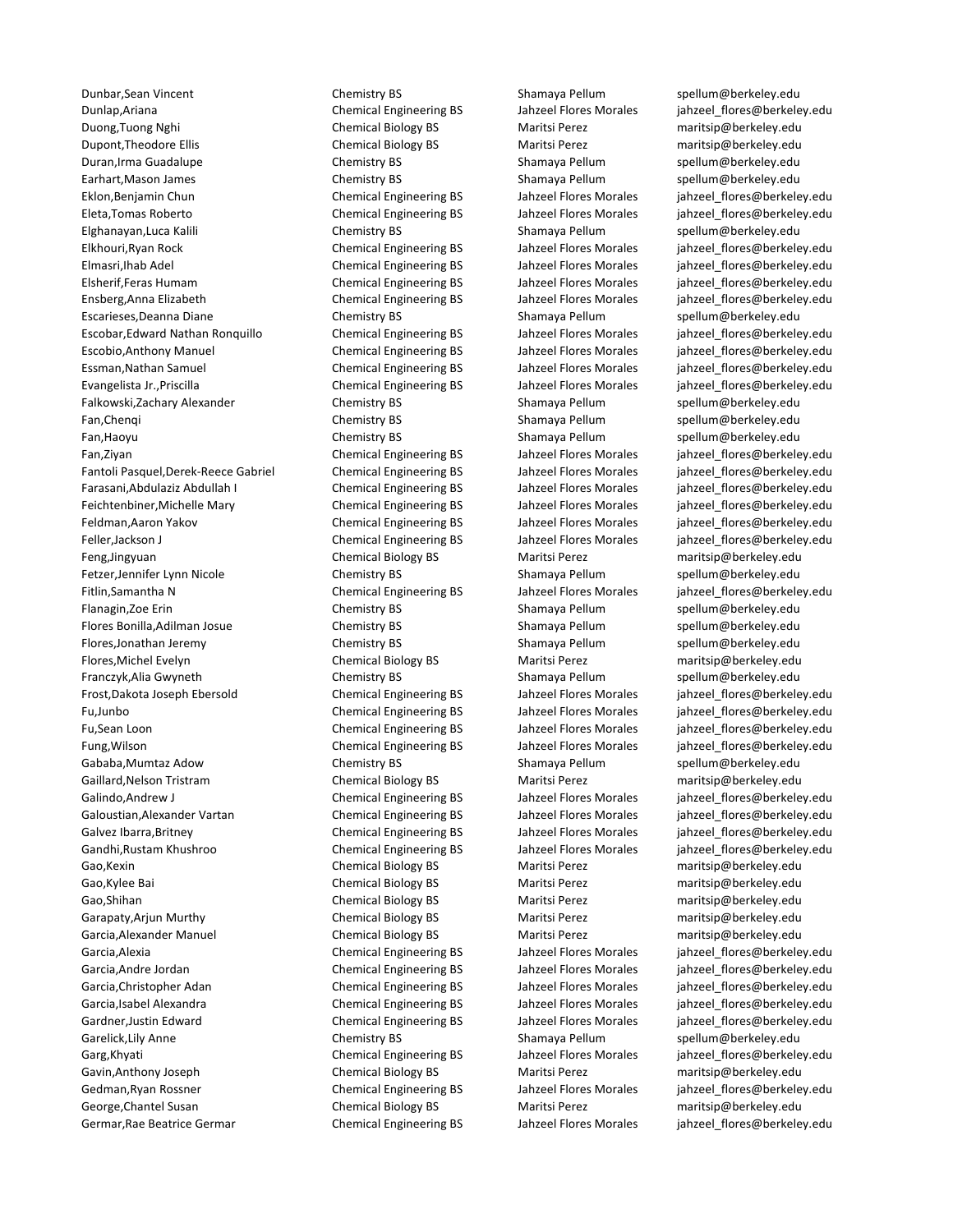Gessl,Ava Kristin **Shamaya Example 2018** Chemistry BS Shamaya Pellum Spellum@berkeley.edu Gherlone, Megan Alexa Chemical Engineering BS Jahzeel Flores Morales inhzeel flores@berkeley.edu Giannoni.Nora J Chemistry BS Shamaya Pellum [spellum@berkeley.edu](mailto:jahzeel_flores@berkeley.edu) Giller,Jonathan Phillip Chemistry BS Shamaya Pellum [spellum@berkeley.edu](mailto:jahzeel_flores@berkeley.edu) Gleeson,Lucy Mai **Chemical Engineering BS** Jahzeel Flores Morales jahzeel flores@berkeley.edu Gonzalez,Abigail Kristal **Shamaya Pellum Shamaya Pellum** Spellum et Shamaya Pellum [spellum@berkeley.edu](mailto:jahzeel_flores@berkeley.edu) Gonzalez,Gabriella Christina Chemical Engineering BS Jahzeel Flores Morales jahzeel flores@berkeley.edu Gonzalez,Stephanie **Chemical Engineering BS** Jahzeel Flores Morales inhzeel flores@berkeley.edu Gonzalez,Stephanie L Chemical Biology BS Maritsi Perez [maritsip@berkeley.edu](mailto:jahzeel_flores@berkeley.edu) Gordon,Andrew McQuillian Chemical Engineering BS Jahzeel Flores Morales [jahzeel\\_flores@berkeley.edu](mailto:jahzeel_flores@berkeley.edu) Gorgatti,Leonardo **Chemical Biology BS** Maritsi Perez [maritsip@berkeley.edu](mailto:jahzeel_flores@berkeley.edu) Goudreau, Meredith Gwen Chemistry BS Shamaya Pellum [spellum@berkeley.edu](mailto:jahzeel_flores@berkeley.edu) Green,Zachary Bruce **Chemical Biology BS** Maritsi Perez [maritsip@berkeley.edu](mailto:jahzeel_flores@berkeley.edu) Gryevtsov,Anthony Chemical Engineering BS Jahzeel Flores Morales iahzeel flores@berkeley.edu Guanzon,Ashley Kate Barrientos Chemistry BS Shamaya Pellum [spellum@berkeley.edu](mailto:jahzeel_flores@berkeley.edu) Guevara,Armina Mary Chemical Engineering BS Jahzeel Flores Morales [jahzeel\\_flores@berkeley.edu](mailto:jahzeel_flores@berkeley.edu) Guillen, Mateo R Chemical Engineering BS Jahzeel Flores Morales jahzeel flores@berkeley.edu Gulati,Rohan Chemical Engineering BS Jahzeel Flores Morales jahzeel flores@berkeley.edu Guo, Yifan Shamaya Pellum Shamaya Pellum Shamaya Pellum Shamaya Pellum Shamaya Pellum Shamaya Pellum Aberkeley.edu Gupta,Anish Chemical Engineering BS Jahzeel Flores Morales [jahzeel\\_flores@berkeley.edu](mailto:jahzeel_flores@berkeley.edu) Gupta,Ishan R Chemical Engineering BS Jahzeel Flores Morales [jahzeel\\_flores@berkeley.edu](mailto:jahzeel_flores@berkeley.edu) Gur,Beril **Chemical Engineering BS** Jahzeel Flores Morales jahzeel flores@berkeley.edu Gurajapu,Anjali Shamaya Pellum Shamaya Pellum [spellum@berkeley.edu](mailto:jahzeel_flores@berkeley.edu) Haedt,Emil William Chemical Biology BS Jahzeel Flores Morales jahzeel flores@berkeley.edu Halbert,Samuel Isaac **Chemical Engineering BS** Jahzeel Flores Morales jahzeel flores@berkeley.edu Han,Maryann Chemical Engineering BS Jahzeel Flores Morales [jahzeel\\_flores@berkeley.edu](mailto:jahzeel_flores@berkeley.edu) Harris,Kayanna Kimbolee Chemical Engineering BS Jahzeel Flores Morales [jahzeel\\_flores@berkeley.edu](mailto:jahzeel_flores@berkeley.edu) Harry,Cael Lincoln **Exercise Shamaya Pellum** Shamaya Pellum [spellum@berkeley.edu](mailto:jahzeel_flores@berkeley.edu) Hartono,Alexander Llewellyn Chemical Engineering BS Jahzeel Flores Morales [jahzeel\\_flores@berkeley.edu](mailto:jahzeel_flores@berkeley.edu) Hasan,Nabiha Chemistry BS Jahzeel Flores Morales [jahzeel\\_flores@berkeley.edu](mailto:jahzeel_flores@berkeley.edu) Hasan,Zaafir Faraj Chemistry BS Jahzeel Flores Morales [jahzeel\\_flores@berkeley.edu](mailto:jahzeel_flores@berkeley.edu) Hayes,Skylynn Mariah **Shamaya Pellum Chemical Biology BS** Shamaya Pellum [spellum@berkeley.edu](mailto:spellum@berkeley.edu) He Guo,Gordon Chemical Engineering BS Jahzeel Flores Morales [jahzeel\\_flores@berkeley.edu](mailto:jahzeel_flores@berkeley.edu) He,David Li Chemistry BS Jahzeel Flores Morales [jahzeel\\_flores@berkeley.edu](mailto:jahzeel_flores@berkeley.edu) He,Zixuan Chemistry BS Jahzeel Flores Morales [jahzeel\\_flores@berkeley.edu](mailto:jahzeel_flores@berkeley.edu) Helal,Yusuf Mohamed Chemical Engineering BS Jahzeel Flores Morales [jahzeel\\_flores@berkeley.edu](mailto:jahzeel_flores@berkeley.edu) Heller,Emily O Chemistry BS Jahzeel Flores Morales [jahzeel\\_flores@berkeley.edu](mailto:jahzeel_flores@berkeley.edu) Hernandez,Rodrigo Chemical Engineering BS Jahzeel Flores Morales [jahzeel\\_flores@berkeley.edu](mailto:jahzeel_flores@berkeley.edu) Herrera-Klein,Matthew Thomas Chemistry BS Jahzeel Flores Morales jahzeel flores@berkeley.edu Hingeley,Drue Irene Chemical Engineering BS Jahzeel Flores Morales [jahzeel\\_flores@berkeley.edu](mailto:jahzeel_flores@berkeley.edu) Hirano,Maya Megumi Chemical Biology BS Jahzeel Flores Morales [jahzeel\\_flores@berkeley.edu](mailto:jahzeel_flores@berkeley.edu) Ho,Emily Wen Chemical Biology BS Jahzeel Flores Morales [jahzeel\\_flores@berkeley.edu](mailto:jahzeel_flores@berkeley.edu) Ho,Jason Chemical Engineering BS Jahzeel Flores Morales [jahzeel\\_flores@berkeley.edu](mailto:jahzeel_flores@berkeley.edu) Hollingsworth,Lani Chemical Engineering BS Jahzeel Flores Morales [jahzeel\\_flores@berkeley.edu](mailto:jahzeel_flores@berkeley.edu) Hon,Anthony Jia-Chi Chemical Engineering BS Jahzeel Flores Morales [jahzeel\\_flores@berkeley.edu](mailto:jahzeel_flores@berkeley.edu) Hong,Seojung Chemical Engineering BS Jahzeel Flores Morales jahzeel flores@berkeley.edu Hong,Yejin **Chemical Engineering BS** Jahzeel Flores Morales inhabeel flores@berkeley.edu Hou,Jason Chemical Engineering BS Jahzeel Flores Morales [jahzeel\\_flores@berkeley.edu](mailto:jahzeel_flores@berkeley.edu) Hou,Jerry C Chemical Engineering BS Jahzeel Flores Morales [jahzeel\\_flores@berkeley.edu](mailto:jahzeel_flores@berkeley.edu) Howard,Zachary Evan Chemical Engineering BS Jahzeel Flores Morales [jahzeel\\_flores@berkeley.edu](mailto:jahzeel_flores@berkeley.edu) Hoyle,Sarah Grace Chemistry BS Jahzeel Flores Morales [jahzeel\\_flores@berkeley.edu](mailto:jahzeel_flores@berkeley.edu) Hu,Romina Chemical Biology BS Jahzeel Flores Morales [jahzeel\\_flores@berkeley.edu](mailto:jahzeel_flores@berkeley.edu) Hu,Weixi Chemical Biology BS Jahzeel Flores Morales [jahzeel\\_flores@berkeley.edu](mailto:jahzeel_flores@berkeley.edu) Huang,Bo-Yang Chemistry BS Jahzeel Flores Morales [jahzeel\\_flores@berkeley.edu](mailto:jahzeel_flores@berkeley.edu) Huang,Boyu Chemical Biology BS Jahzeel Flores Morales [jahzeel\\_flores@berkeley.edu](mailto:jahzeel_flores@berkeley.edu) Huang,Shenyue Chemical Engineering BS Jahzeel Flores Morales [jahzeel\\_flores@berkeley.edu](mailto:jahzeel_flores@berkeley.edu) Hughes,Rocky A Chemistry BS Jahzeel Flores Morales [jahzeel\\_flores@berkeley.edu](mailto:jahzeel_flores@berkeley.edu) Hui,Carly Sin Yiu Chemical Biology BS Jahzeel Flores Morales [jahzeel\\_flores@berkeley.edu](mailto:jahzeel_flores@berkeley.edu) Hui,Marcus Samuel Chemical Engineering BS Jahzeel Flores Morales [jahzeel\\_flores@berkeley.edu](mailto:jahzeel_flores@berkeley.edu) Hunt,Keelin Daphne Chemical Engineering BS Jahzeel Flores Morales [jahzeel\\_flores@berkeley.edu](mailto:jahzeel_flores@berkeley.edu) Hurlburt,Alexander Scott Chemical Biology BS Jahzeel Flores Morales [jahzeel\\_flores@berkeley.edu](mailto:jahzeel_flores@berkeley.edu)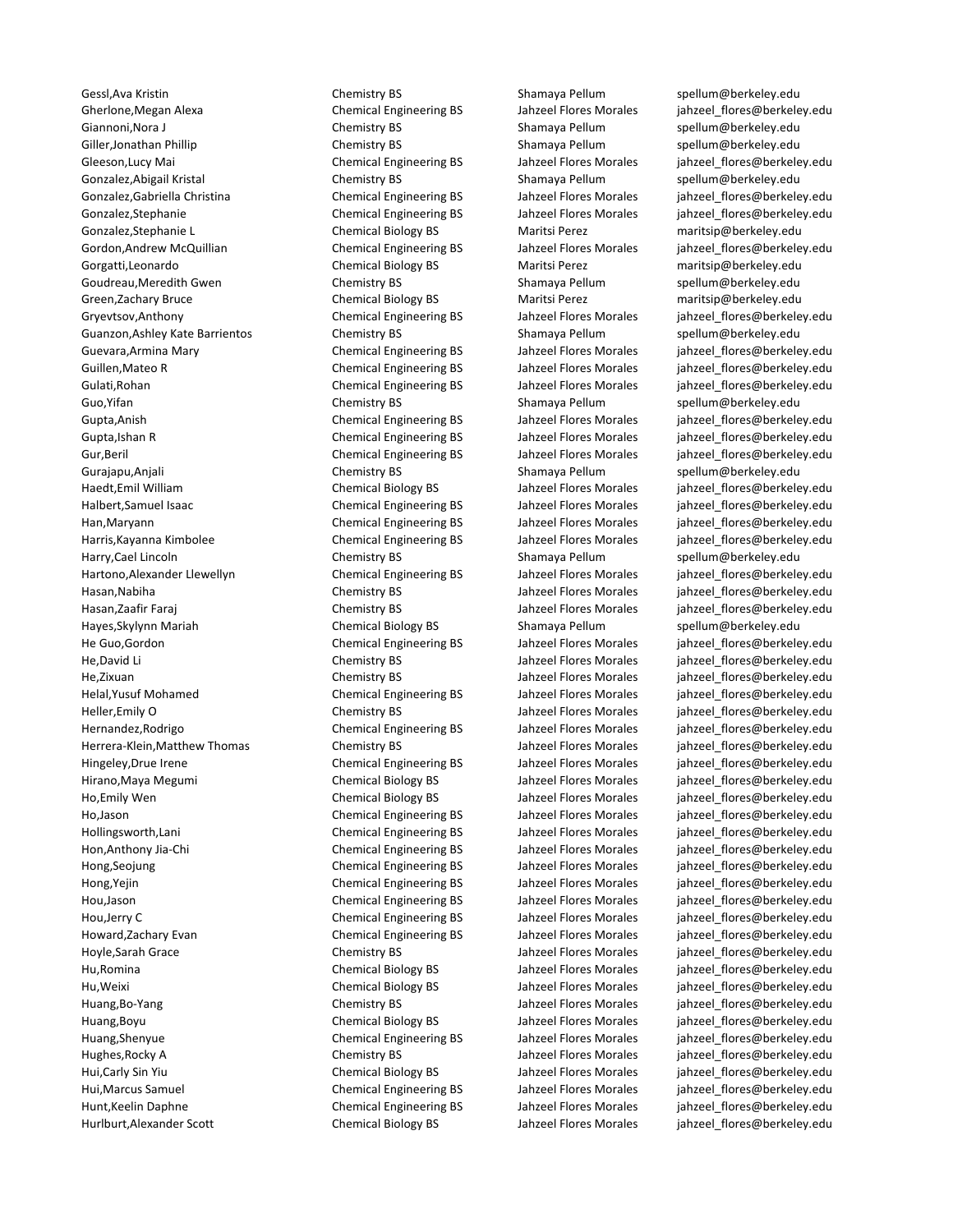Huynh,Andrew Chemical Engineering BS Jahzeel Flores Morales [jahzeel\\_flores@berkeley.edu](mailto:jahzeel_flores@berkeley.edu) Jamshed,Aimen Mashuq Chemistry BS Maura Daly [mdaly@berkeley.edu](mailto:jahzeel_flores@berkeley.edu) Kang, Hyun Soo **Chemistry BS** Maura Daly [mdaly@berkeley.edu](mailto:jahzeel_flores@berkeley.edu) Kaphar,Lida Lael **Chemical Biology BS** Maura Daly [mdaly@berkeley.edu](mailto:mdaly@berkeley.edu) Maura Daly Kim,Alexander Michael **Chemical Engineering BS** Maura Daly modaly@berkeley.edu Kim,Alina Sumbootal Engineering BS Jahzeel Flores Morales jahzeel flores@berkeley.edu

Huynh,Trinh Minh Thy Chemical Engineering BS Jahzeel Flores Morales [jahzeel\\_flores@berkeley.edu](mailto:jahzeel_flores@berkeley.edu) Huynh,Wei-Shan Chemistry BS Jahzeel Flores Morales [jahzeel\\_flores@berkeley.edu](mailto:jahzeel_flores@berkeley.edu) Im,Hyun Jin Chemical Engineering BS Jahzeel Flores Morales [jahzeel\\_flores@berkeley.edu](mailto:jahzeel_flores@berkeley.edu) Islam,Md Tanmoy Chemical Engineering BS Jahzeel Flores Morales [jahzeel\\_flores@berkeley.edu](mailto:jahzeel_flores@berkeley.edu) Ismail,Laila Ahmed Galal El Din Chemical Biology BS Jahzeel Flores Morales [jahzeel\\_flores@berkeley.edu](mailto:jahzeel_flores@berkeley.edu) Jackson,Erik Edward Chemistry BS Jahzeel Flores Morales [jahzeel\\_flores@berkeley.edu](mailto:jahzeel_flores@berkeley.edu) Jackson,Jeremy Blaize Chemical Engineering BS Jahzeel Flores Morales [jahzeel\\_flores@berkeley.edu](mailto:jahzeel_flores@berkeley.edu) Jaffe,Noah Arthur Chemical Biology BS Jahzeel Flores Morales [jahzeel\\_flores@berkeley.edu](mailto:jahzeel_flores@berkeley.edu) Jaro,Isaac L Chemistry BS Jahzeel Flores Morales [jahzeel\\_flores@berkeley.edu](mailto:jahzeel_flores@berkeley.edu) Jen,Kaleb Chee-en Chemical Engineering BS Jahzeel Flores Morales [jahzeel\\_flores@berkeley.edu](mailto:jahzeel_flores@berkeley.edu) Jenkins,Spencer Robert Chemistry BS Jahzeel Flores Morales [jahzeel\\_flores@berkeley.edu](mailto:jahzeel_flores@berkeley.edu) Jeong,Jiwon Joseph Chemical Biology BS Jahzeel Flores Morales [jahzeel\\_flores@berkeley.edu](mailto:jahzeel_flores@berkeley.edu)<br>Jeong,Phillip Minsung Chemistry BS Jahzeel Flores Morales jahzeel flores@berkeley.edu Chemistry BS Jahzeel Flores Morales [jahzeel\\_flores@berkeley.edu](mailto:jahzeel_flores@berkeley.edu) Johnson,Arun Sebastian Chemical Engineering BS Jahzeel Flores Morales [jahzeel\\_flores@berkeley.edu](mailto:jahzeel_flores@berkeley.edu) Johnson,Gregor Nicholas Chemical Engineering BS Jahzeel Flores Morales [jahzeel\\_flores@berkeley.edu](mailto:jahzeel_flores@berkeley.edu) Johnson,Zahmiria Bluesky Chemical Engineering BS Jahzeel Flores Morales [jahzeel\\_flores@berkeley.edu](mailto:jahzeel_flores@berkeley.edu) Joshi,Novely Parag Chemical Engineering BS Jahzeel Flores Morales [jahzeel\\_flores@berkeley.edu](mailto:jahzeel_flores@berkeley.edu) Jun,Rui Chemical Engineering BS Jahzeel Flores Morales [jahzeel\\_flores@berkeley.edu](mailto:jahzeel_flores@berkeley.edu) Jung,Sunyu Chemistry BS Jahzeel Flores Morales [jahzeel\\_flores@berkeley.edu](mailto:jahzeel_flores@berkeley.edu) Juster,Charles Micheal Chemical Engineering BS Jahzeel Flores Morales [jahzeel\\_flores@berkeley.edu](mailto:jahzeel_flores@berkeley.edu) Kaino,Dylan Kengo **Chemical Engineering BS** Jahzeel Flores Morales jahzeel flores@berkeley.edu Kaki,Charitha Chemical Engineering BS Jahzeel Flores Morales jahzeel flores@berkeley.edu Kamath,Arun Suresh Chemical Engineering BS Jahzeel Flores Morales jahzeel flores@berkeley.edu Kang,Hana Chemical Biology BS Jahzeel Flores Morales jahzeel flores@berkeley.edu Kant,Parnika Chemistry BS Jahzeel Flores Morales jahzeel flores@berkeley.edu Karvat,Aakash Chemical Engineering BS Jahzeel Flores Morales inhzeel flores@berkeley.edu

Kasera,Raina Chemical Biology BS Jahzeel Flores Morales [jahzeel\\_flores@berkeley.edu](mailto:jahzeel_flores@berkeley.edu) Kasper,Jake Augustino Chemical Engineering BS Jahzeel Flores Morales [jahzeel\\_flores@berkeley.edu](mailto:jahzeel_flores@berkeley.edu) Kassis,Zack Ghassan **Chemical Biology BS** Jahzeel Flores Morales jahzeel flores@berkeley.edu Kato,Corey Hiroshi **Chemical Engineering BS** Jahzeel Flores Morales jahzeel flores@berkeley.edu Kaufman,Tierni Madeline Chemistry BS Chemistry BS Jahzeel Flores Morales inhzeel flores@berkeley.edu Kaur,Harjot Chemical Biology BS Jahzeel Flores Morales jahzeel flores@berkeley.edu Kaur, Ravtej **Chemical Engineering BS** Jahzeel Flores Morales jahzeel flores@berkeley.edu Kawaguchi,Rebun Sophia Chemical Biology BS Jahzeel Flores Morales jahzeel flores@berkeley.edu Kehon,Julien Leo **Chemical Engineering BS** Jahzeel Flores Morales [jahzeel\\_flores@berkeley.edu](mailto:jahzeel_flores@berkeley.edu) Kellogg,Andrew Chemical Engineering BS Jahzeel Flores Morales [jahzeel\\_flores@berkeley.edu](mailto:jahzeel_flores@berkeley.edu) Khaloo,Nikta **Chemistry BS** Jahzeel Flores Morales jahzeel flores@berkeley.edu Khan,Dania **Chemical Engineering BS** Jahzeel Flores Morales inhzeel flores@berkeley.edu Khoury,Maggie Grace **Chemical Biology BS** Jahzeel Flores Morales [jahzeel\\_flores@berkeley.edu](mailto:jahzeel_flores@berkeley.edu)

Kim,Bryan Chemistry BS Jahzeel Flores Morales jahzeel flores@berkeley.edu Kim,Diane D Chemical Engineering BS Jahzeel Flores Morales jahzeel flores@berkeley.edu Kim,Ellie Jean **Chemical Engineering BS** Jahzeel Flores Morales jahzeel flores@berkeley.edu Kim,Julie J Chemical Biology BS Jahzeel Flores Morales jahzeel flores@berkeley.edu Kim,Michael Heesoo Sand Chemistry BS Jahzeel Flores Morales jahzeel flores@berkeley.edu Kim,Rebecca Soeun Chemical Biology BS Jahzeel Flores Morales jahzeel flores@berkeley.edu Kim, Wonmin Summer Chemical Engineering BS Jahzeel Flores Morales jahzeel flores@berkeley.edu Kim, Yonsoo Shangaboo Chemical Biology BS Jahzeel Flores Morales jahzeel flores@berkeley.edu Kira,Jenna Tamer Tamer Chemical Engineering BS Jahzeel Flores Morales [jahzeel\\_flores@berkeley.edu](mailto:jahzeel_flores@berkeley.edu) Ko,Pui Yen Sylvia **Sylvia** Chemistry BS Jahzeel Flores Morales jahzeel flores@berkeley.edu Koontz,Keegan Andrew Chemical Engineering BS Jahzeel Flores Morales [jahzeel\\_flores@berkeley.edu](mailto:jahzeel_flores@berkeley.edu) Korican-Barlay,Ava Chemistry BS Jahzeel Flores Morales jahzeel flores@berkeley.edu Kothur,Saisudeshna Chemical Engineering BS Jahzeel Flores Morales jahzeel flores@berkeley.edu Krier,Catherine Jean Chemical Engineering BS Jahzeel Flores Morales inhzeel flores@berkeley.edu Krishnan,Sejal Chemical Engineering BS Jahzeel Flores Morales [jahzeel\\_flores@berkeley.edu](mailto:jahzeel_flores@berkeley.edu) Kuan,Elizabeth Jodie Chemical Engineering BS Jahzeel Flores Morales [jahzeel\\_flores@berkeley.edu](mailto:jahzeel_flores@berkeley.edu)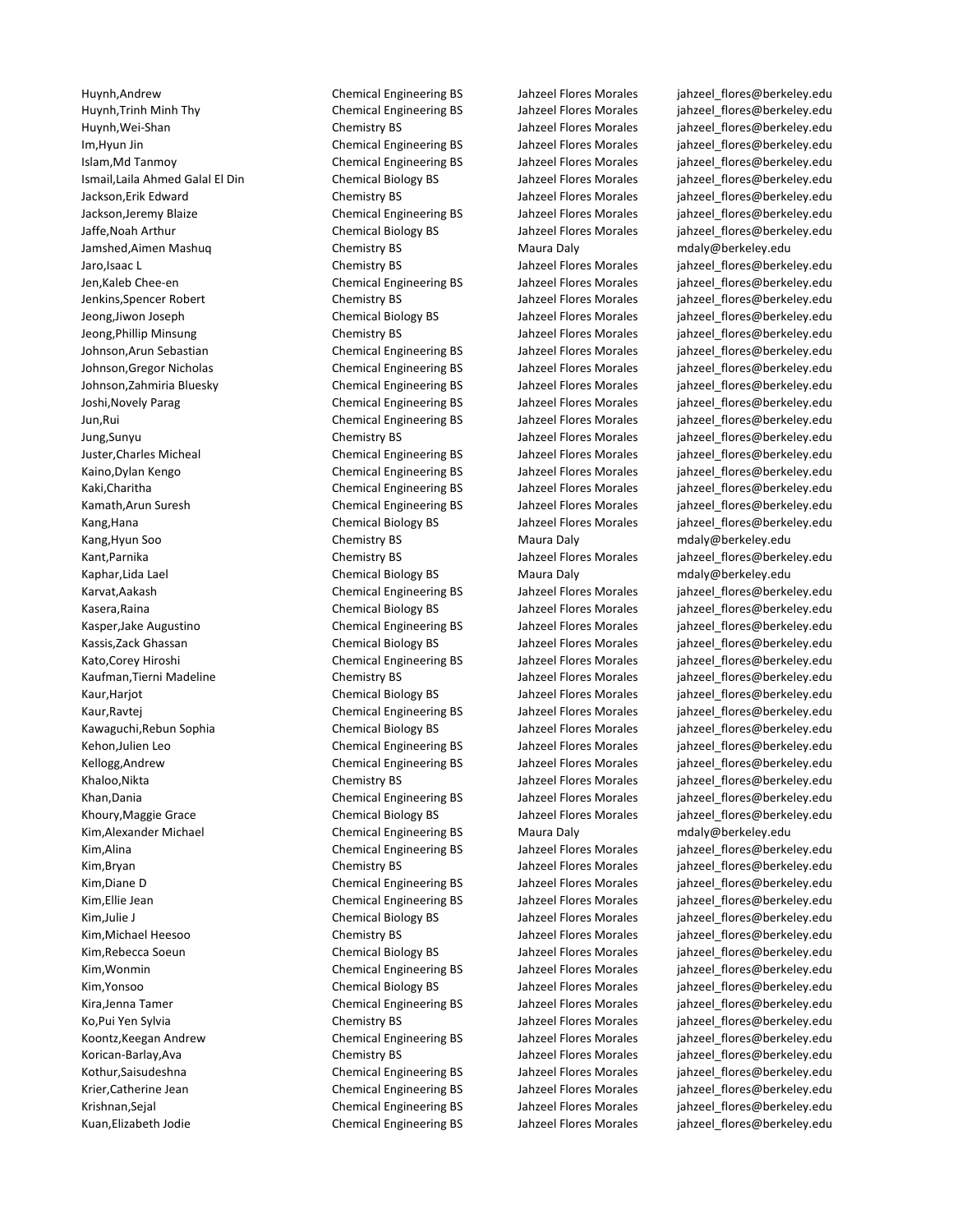Kucharczuk,Thomas Andrew Chemical Engineering BS Jahzeel Flores Morales [jahzeel\\_flores@berkeley.edu](mailto:jahzeel_flores@berkeley.edu) Le,Tammy Chemical Biology BS Maura Daly mdaly@berkeley.edu Le,Thi Ngoc Tram Chemical Engineering BS Jahzeel Flores Morales jahzeel\_flores@berkeley.edu Lee,Yea-Jin Chemical Biology BS Maura Daly mdaly@berkeley.edu Li,Xinyu Chemical Biology BS Maura Daly mdaly@berkeley.edu Li,Yiheng Chemistry BS Jahzeel Flores Morales jahzeel\_flores@berkeley.edu

Kuhlmann,Ash Morgan Themical Engineering BS Jahzeel Flores Morales jahzeel flores@berkeley.edu Kumar,Ria Chemical Engineering BS Jahzeel Flores Morales [jahzeel\\_flores@berkeley.edu](mailto:jahzeel_flores@berkeley.edu)<br>Kurane.Disha Nilesh Sandar Schemical Engineering BS Jahzeel Flores Morales iahzeel flores@berkeley.edu Kurane,Disha Nilesh Chemical Engineering BS Jahzeel Flores Morales jahzeel flores@berkeley.edu Kvitsinski,Alexander The Chemistry BS Jahzeel Flores Morales jahzeel flores@berkeley.edu Kwan,Dana Elise **Chemical Engineering BS** Jahzeel Flores Morales [jahzeel\\_flores@berkeley.edu](mailto:jahzeel_flores@berkeley.edu) Kyprianou,Constantine Richard Chemistry BS Jahzeel Flores Morales jahzeel flores@berkeley.edu LaCrosse IV,William Albert Chemistry BS Jahzeel Flores Morales [jahzeel\\_flores@berkeley.edu](mailto:jahzeel_flores@berkeley.edu) Lahaie-Boivin,Pierre Chemical Engineering BS Jahzeel Flores Morales [jahzeel\\_flores@berkeley.edu](mailto:jahzeel_flores@berkeley.edu) Lai,Ethan Wh Chemical Engineering BS Jahzeel Flores Morales [jahzeel\\_flores@berkeley.edu](mailto:jahzeel_flores@berkeley.edu) Lai,Long Hei Matthew Chemistry BS Jahzeel Flores Morales [jahzeel\\_flores@berkeley.edu](mailto:jahzeel_flores@berkeley.edu) Lam,Angelica Chemical Biology BS Jahzeel Flores Morales [jahzeel\\_flores@berkeley.edu](mailto:jahzeel_flores@berkeley.edu) Lam,Henry Eric Chemistry BS Jahzeel Flores Morales [jahzeel\\_flores@berkeley.edu](mailto:jahzeel_flores@berkeley.edu) Lam,Kevin Ray The Chemical Engineering BS Jahzeel Flores Morales [jahzeel\\_flores@berkeley.edu](mailto:jahzeel_flores@berkeley.edu)<br>Lan.Anthony Chemical Biology BS Jahzeel Flores Morales iahzeel flores@berkeley.edu Lan,Anthony Chemical Biology BS Jahzeel Flores Morales [jahzeel\\_flores@berkeley.edu](mailto:jahzeel_flores@berkeley.edu) Landon,Liam Robert Chemical Biology BS Jahzeel Flores Morales jahzeel\_flores@berkeley.edu Lao,Jimmy Chemistry BS Jahzeel Flores Morales jahzeel flores@berkeley.edu Lara,Anthony Omar Chemistry BS Jahzeel Flores Morales jahzeel\_flores@berkeley.edu Lau,Cecilia Sheng Chemical Engineering BS Jahzeel Flores Morales inhzeel flores@berkeley.edu Le,Anh Thuy Chemical Biology BS Jahzeel Flores Morales jahzeel\_flores@berkeley.edu Le,Benjamin Chemical Biology BS Jahzeel Flores Morales jahzeel\_flores@berkeley.edu Le,Bobby John Chemistry BS Jahzeel Flores Morales jahzeel\_flores@berkeley.edu Le,Khoa Ba Chemical Biology BS Jahzeel Flores Morales jahzeel\_flores@berkeley.edu Le,Khoi Chemical Engineering BS Jahzeel Flores Morales jahzeel\_flores@berkeley.edu

Lee,Ada Mei Chemical Engineering BS Jahzeel Flores Morales jahzeel\_flores@berkeley.edu Lee,Dong Jun Chemical Engineering BS Jahzeel Flores Morales jahzeel flores@berkeley.edu Lee,Eugenie Chemical Engineering BS Jahzeel Flores Morales jahzeel\_flores@berkeley.edu Lee,Ian Kayon Chemistry BS Jahzeel Flores Morales jahzeel\_flores@berkeley.edu Lee,Jaydon H Chemical Engineering BS Jahzeel Flores Morales jahzeel\_flores@berkeley.edu Lee,Joshua Chemical Engineering BS Jahzeel Flores Morales jahzeel\_flores@berkeley.edu Lee,Joshua Sungjoon Chemical Engineering BS Jahzeel Flores Morales jahzeel\_flores@berkeley.edu Lee,Katherine Chemistry BS Jahzeel Flores Morales jahzeel\_flores@berkeley.edu Lee,Lauren Chemical Engineering BS Jahzeel Flores Morales jahzeel\_flores@berkeley.edu Lee,Minhyung entity chemical Engineering BS Jahzeel Flores Morales inhzeel flores@berkeley.edu Lee,Soo Hyung entitled the Chemical Engineering BS and the Jahzeel Flores Morales inhabel flores@berkeley.edu

Leem,Esther Chemical Engineering BS Jahzeel Flores Morales jahzeel\_flores@berkeley.edu Leeman,Jacob Tilden Chemistry BS Jahzeel Flores Morales jahzeel\_flores@berkeley.edu Lehmann,Elisabeth Chemical Biology BS Jahzeel Flores Morales jahzeel\_flores@berkeley.edu Leigh,Jacob Laurence Chemistry BS Jahzeel Flores Morales jahzeel\_flores@berkeley.edu Leland,Robert Davis Chemical Engineering BS Jahzeel Flores Morales jahzeel\_flores@berkeley.edu Leon,Lucas Michael Chemical Engineering BS Jahzeel Flores Morales jahzeel\_flores@berkeley.edu Leung,Pak Wing Chemistry BS Jahzeel Flores Morales jahzeel\_flores@berkeley.edu Li,Chloe M Chemical Engineering BS Jahzeel Flores Morales jahzeel\_flores@berkeley.edu Li,Claire Chemical Biology BS Jahzeel Flores Morales jahzeel\_flores@berkeley.edu Li,Erin Lulu Chemistry BS Jahzeel Flores Morales jahzeel\_flores@berkeley.edu Li,Guanming Chemistry BS Jahzeel Flores Morales jahzeel\_flores@berkeley.edu Li,Jizhang Chemical Engineering BS Jahzeel Flores Morales jahzeel\_flores@berkeley.edu Li,Sinuo Chemical Biology BS Jahzeel Flores Morales jahzeel\_flores@berkeley.edu

Li,Yulun Chemical Engineering BS Jahzeel Flores Morales jahzeel\_flores@berkeley.edu Li,Yunhao Chemistry BS Jahzeel Flores Morales jahzeel\_flores@berkeley.edu Liang,Ryan J Chemical Engineering BS Jahzeel Flores Morales jahzeel\_flores@berkeley.edu Lim,Brandon Jaren Chemistry BS Jahzeel Flores Morales jahzeel\_flores@berkeley.edu Lim,Chaerin Chemical Biology BS Jahzeel Flores Morales jahzeel\_flores@berkeley.edu Lim,Zhi Yi Vanessa Chemical Engineering BS Jahzeel Flores Morales jahzeel\_flores@berkeley.edu Lin,Aaron Yin Chemical Engineering BS Jahzeel Flores Morales jahzeel\_flores@berkeley.edu Lin,Chun Yi Chemistry BS Jahzeel Flores Morales jahzeel\_flores@berkeley.edu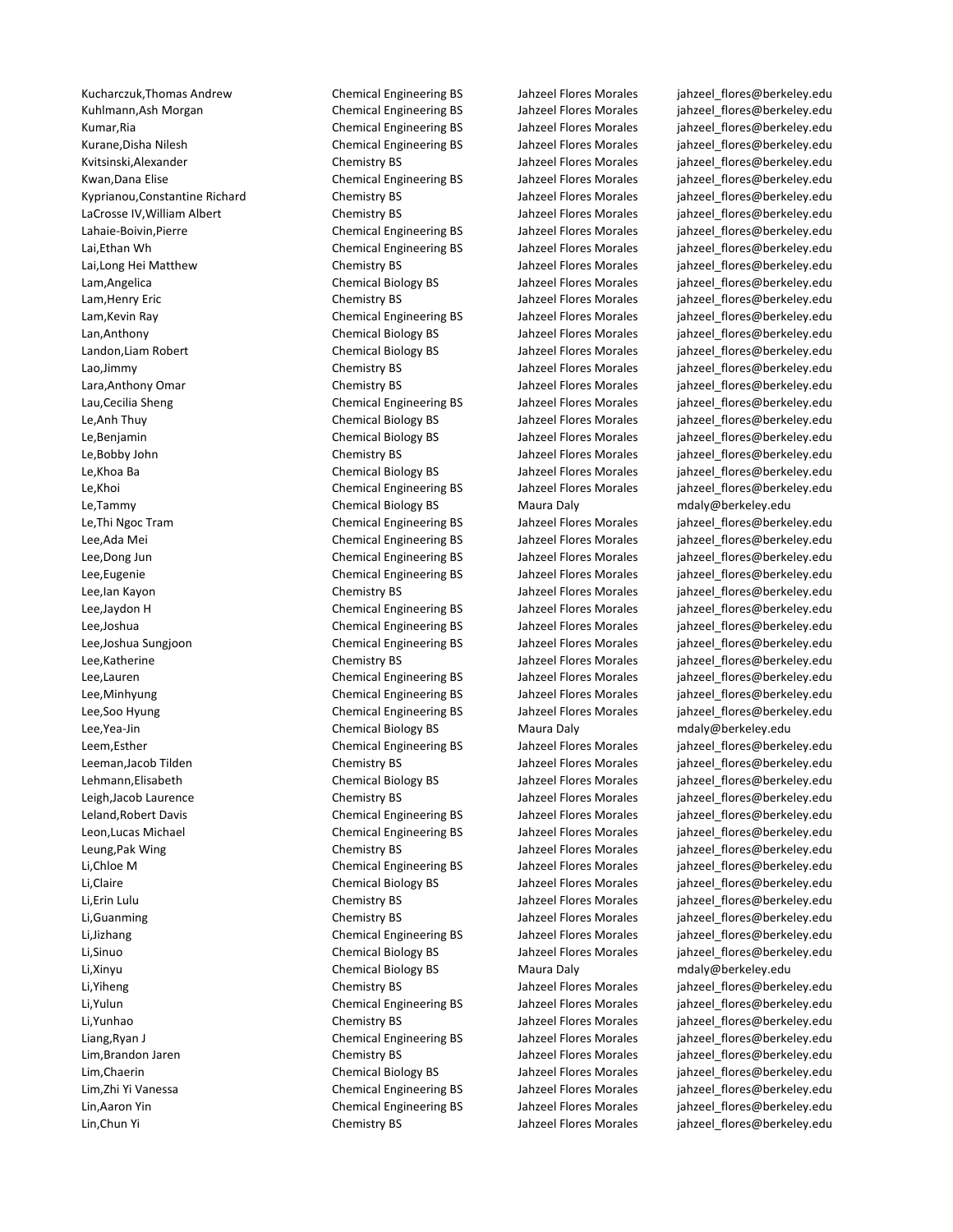Lin,Xuelan Chemical Biology BS Jahzeel Flores Morales jahzeel\_flores@berkeley.edu Liu,Andrew Kaiming Chemical Engineering BS Jahzeel Flores Morales jahzeel\_flores@berkeley.edu Liu,Cheng-Hsin Chemical Engineering BS Jahzeel Flores Morales jahzeel\_flores@berkeley.edu Liu,George Gaohui Chemistry BS Jahzeel Flores Morales jahzeel\_flores@berkeley.edu Liu,Jiayi Chemical Biology BS Jahzeel Flores Morales jahzeel\_flores@berkeley.edu Liu,Katrina Q Chemical Engineering BS Maura Daly [mdaly@berkeley.edu](mailto:mdaly@berkeley.edu) Liu,Wenjin Chemistry BS Jahzeel Flores Morales jahzeel\_flores@berkeley.edu Liu,Xiaolu Yang Chemical Engineering BS Jahzeel Flores Morales jahzeel\_flores@berkeley.edu Liu,Yanlin Chemical Biology BS Jahzeel Flores Morales [jahzeel\\_flores@berkeley.edu](mailto:mdaly@berkeley.edu) Long,Kinsey Trent Chemical Biology BS Jahzeel Flores Morales [jahzeel\\_flores@berkeley.edu](mailto:mdaly@berkeley.edu) Lozano Avalos,Camila Chemical Engineering BS Jahzeel Flores Morales [jahzeel\\_flores@berkeley.edu](mailto:mdaly@berkeley.edu) Lu,David Chemistry BS Jahzeel Flores Morales [jahzeel\\_flores@berkeley.edu](mailto:mdaly@berkeley.edu) Lu,Kevin Yi Chemistry BS Maura Daly [mdaly@berkeley.edu](mailto:mdaly@berkeley.edu) Lu,Ying Hua Chemical Biology BS Jahzeel Flores Morales [jahzeel\\_flores@berkeley.edu](mailto:mdaly@berkeley.edu)<br>Lu,YuChen Chemical Engineering BS Jahzeel Flores Morales jahzeel flores@berkeley.edu Luna,Daniela Chemical Engineering BS Maura Daly [mdaly@berkeley.edu](mailto:mdaly@berkeley.edu) Luo,Yuanhang Chemical Biology BS Jahzeel Flores Morales [jahzeel\\_flores@berkeley.edu](mailto:mdaly@berkeley.edu) Ly,Tiffany Christine Chemistry BS Jahzeel Flores Morales [jahzeel\\_flores@berkeley.edu](mailto:mdaly@berkeley.edu) Lynch,Julie Meera Chemical Engineering BS Jahzeel Flores Morales [jahzeel\\_flores@berkeley.edu](mailto:mdaly@berkeley.edu) Lyu,Jae Hyun Chemical Biology BS Jahzeel Flores Morales [jahzeel\\_flores@berkeley.edu](mailto:mdaly@berkeley.edu) Lyu,Tong Chemical Engineering BS Jahzeel Flores Morales [jahzeel\\_flores@berkeley.edu](mailto:mdaly@berkeley.edu) Ma,Ziheng Chemistry BS Jahzeel Flores Morales [jahzeel\\_flores@berkeley.edu](mailto:mdaly@berkeley.edu) Mackenzie,Carlyle Akemi Chemistry BS Jahzeel Flores Morales [jahzeel\\_flores@berkeley.edu](mailto:mdaly@berkeley.edu) Madan,Arya Sudhir **Chemical Engineering BS** Jahzeel Flores Morales inhzeel flores@berkeley.edu Mahony,Trevor Michael Chemistry BS Chemistry BS Jahzeel Flores Morales jahzeel flores@berkeley.edu Mai,Andrew Chemical Biology BS Jahzeel Flores Morales [jahzeel\\_flores@berkeley.edu](mailto:mdaly@berkeley.edu) Mai,Phuoc Minh Quan Chemical Engineering BS Jahzeel Flores Morales [jahzeel\\_flores@berkeley.edu](mailto:mdaly@berkeley.edu) Mairal,Shruteek A Chemical Engineering BS Jahzeel Flores Morales jahzeel flores@berkeley.edu Maldonado,Maria Abelayda Chemical Engineering BS Jahzeel Flores Morales [jahzeel\\_flores@berkeley.edu](mailto:mdaly@berkeley.edu) Mandava,Siddhartha Sravan Chemical Engineering BS Jahzeel Flores Morales inhzeel flores@berkeley.edu Mangal,Ratul Chemical Biology BS Jahzeel Flores Morales [jahzeel\\_flores@berkeley.edu](mailto:mdaly@berkeley.edu) Mao,Zhiyuan Chemical Engineering BS Jahzeel Flores Morales [jahzeel\\_flores@berkeley.edu](mailto:mdaly@berkeley.edu) Maritato,Ashley Mae Chemical Engineering BS Maura Daly [mdaly@berkeley.edu](mailto:mdaly@berkeley.edu) Marsh,Sean Michael Chemistry BS Jahzeel Flores Morales [jahzeel\\_flores@berkeley.edu](mailto:mdaly@berkeley.edu) Martinez,Angel Brianna **Chemical Biology BS** Maura Daly [mdaly@berkeley.edu](mailto:mdaly@berkeley.edu) Martinez,Jenna Sarah-Terese Chemical Engineering BS Jahzeel Flores Morales [jahzeel\\_flores@berkeley.edu](mailto:mdaly@berkeley.edu) Martinez, Matthew A Chemistry BS Maura Daly [mdaly@berkeley.edu](mailto:mdaly@berkeley.edu) Matthews, Christopher Oliver Chemical Biology BS Jahzeel Flores Morales jahzeel flores@berkeley.edu Mattsson,Karl Tyler Chemical Engineering BS Jahzeel Flores Morales [jahzeel\\_flores@berkeley.edu](mailto:mdaly@berkeley.edu) Mau,Angel Adrian **Chemical Engineering BS** Maura Daly manufaly@berkeley.edu McAmis,Eli D Chemical Biology BS Jahzeel Flores Morales [jahzeel\\_flores@berkeley.edu](mailto:mdaly@berkeley.edu) McCabe,Robert Peterson Chemistry BS Maura Daly [mdaly@berkeley.edu](mailto:mdaly@berkeley.edu) McCarthy,Esther R Chemical Biology BS Jahzeel Flores Morales [jahzeel\\_flores@berkeley.edu](mailto:mdaly@berkeley.edu) McDonough,Liam Michael Chemical Engineering BS Jahzeel Flores Morales [jahzeel\\_flores@berkeley.edu](mailto:mdaly@berkeley.edu) Mendoza Perez,Jocelyne Chemistry BS Jahzeel Flores Morales [jahzeel\\_flores@berkeley.edu](mailto:mdaly@berkeley.edu) Mendoza,Johnovan Markus Chemistry BS Jahzeel Flores Morales [jahzeel\\_flores@berkeley.edu](mailto:mdaly@berkeley.edu) Merrel,Aidann Lee Chemistry BS Chemistry BS Jahzeel Flores Morales jahzeel flores@berkeley.edu Miao,Qiusu Chemistry BS Jahzeel Flores Morales inhzeel flores@berkeley.edu Mibu,Ethan Zane Chemical Engineering BS Jahzeel Flores Morales [jahzeel\\_flores@berkeley.edu](mailto:mdaly@berkeley.edu) Miller,James Leonard **Chemical Engineering BS** Jahzeel Flores Morales jahzeel flores@berkeley.edu Miller,Julia C Chemical Engineering BS Jahzeel Flores Morales [jahzeel\\_flores@berkeley.edu](mailto:mdaly@berkeley.edu) Min,Grant Ki Chemical Biology BS Maura Daly [mdaly@berkeley.edu](mailto:mdaly@berkeley.edu) Mitchell,Alexia Lynn Chemical Engineering BS Jahzeel Flores Morales jahzeel flores@berkeley.edu Mollazadeh,Cameron Ryan Chemical Engineering BS Jahzeel Flores Morales [jahzeel\\_flores@berkeley.edu](mailto:mdaly@berkeley.edu) Moon,Jiyoung Chemistry BS Jahzeel Flores Morales [jahzeel\\_flores@berkeley.edu](mailto:mdaly@berkeley.edu) Mooser,Robin Chemistry BS Jahzeel Flores Morales [jahzeel\\_flores@berkeley.edu](mailto:mdaly@berkeley.edu) Morales,Jason Angel **Chemical Engineering BS** Jahzeel Flores Morales inhzeel flores@berkeley.edu Morales,Jonathan Nicolas **Chemical Engineering BS** Jahzeel Flores Morales iahzeel flores@berkeley.edu Moy, Matthew Yeu-Som Chemical Engineering BS Jahzeel Flores Morales inhzeel flores@berkeley.edu Munagavalasa,Sai Ganesh Chemical Engineering BS Jahzeel Flores Morales [jahzeel\\_flores@berkeley.edu](mailto:mdaly@berkeley.edu) Mundo,Jennifer Tamara Chemical Engineering BS Jahzeel Flores Morales [jahzeel\\_flores@berkeley.edu](mailto:mdaly@berkeley.edu)

Chemical Engineering BS Jahzeel Flores Morales jahzeel flores@berkeley.edu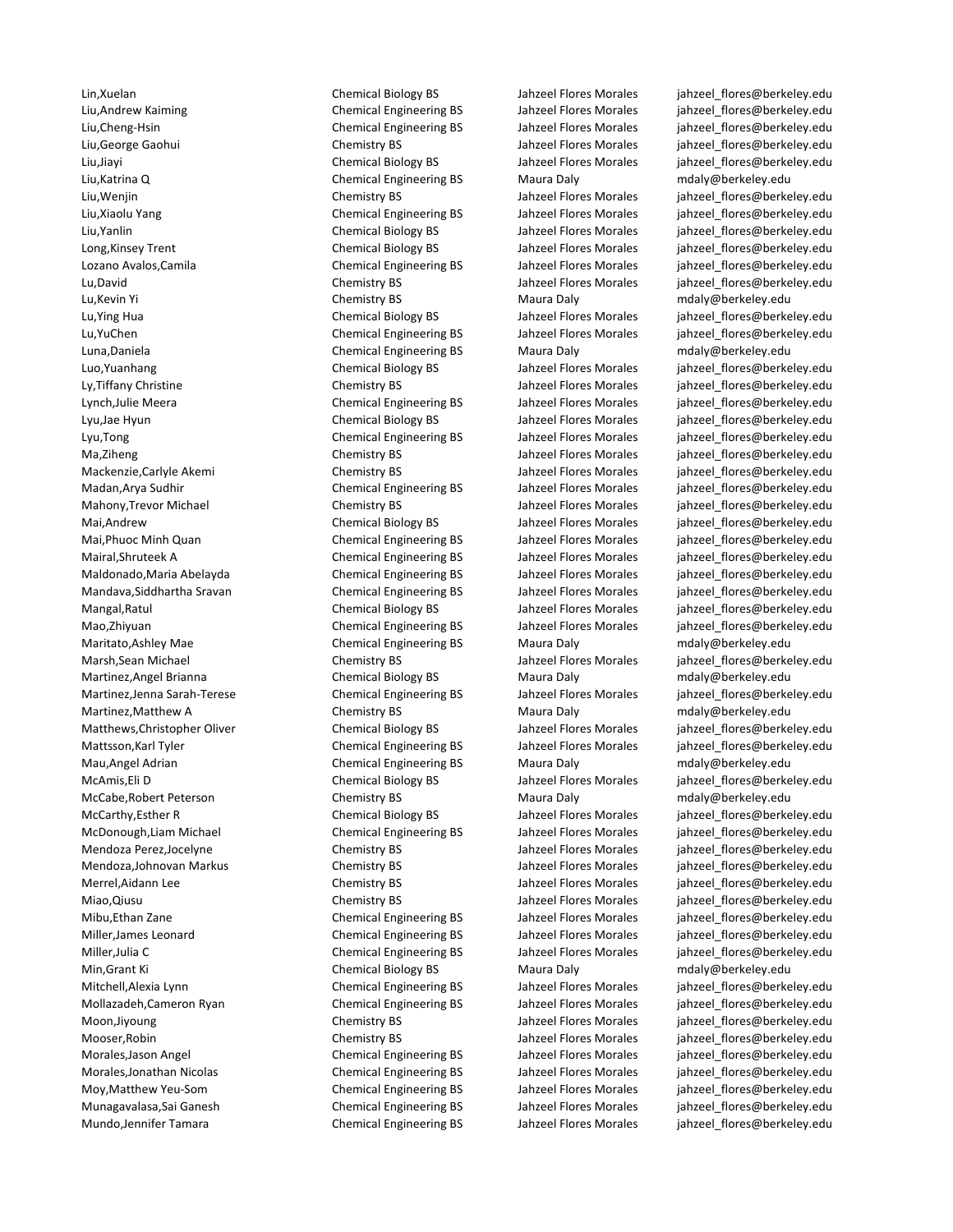Musa,Nicolas D Chemical Engineering BS Jahzeel Flores Morales [jahzeel\\_flores@berkeley.edu](mailto:mdaly@berkeley.edu) Nack,Dylan Johansen Chemical Biology BS Jahzeel Flores Morales jahzeel flores@berkeley.edu Namgoong,Yoon Chemical Engineering BS Jahzeel Flores Morales [jahzeel\\_flores@berkeley.edu](mailto:mdaly@berkeley.edu)<br>Nandimandalam.Lavanya Raiu Chemical Engineering BS Jahzeel Flores Morales iahzeel flores@berkeley.edu Nandimandalam,Lavanya Raju Chemical Engineering BS Jahzeel Flores Morales [jahzeel\\_flores@berkeley.edu](mailto:mdaly@berkeley.edu) Narang,Aryan Chemical Engineering BS Jahzeel Flores Morales [jahzeel\\_flores@berkeley.edu](mailto:mdaly@berkeley.edu) Natarajan,Krithika R Chemical Engineering BS Jahzeel Flores Morales [jahzeel\\_flores@berkeley.edu](mailto:mdaly@berkeley.edu) Neale,Autumn Savannah Chemical Engineering BS Jahzeel Flores Morales [jahzeel\\_flores@berkeley.edu](mailto:mdaly@berkeley.edu) Nevatia, Pragnay Theorem Chemical Engineering BS Jahzeel Flores Morales inhacel flores@berkeley.edu Ng,Amelia Catherine Chemistry BS Jahzeel Flores Morales [jahzeel\\_flores@berkeley.edu](mailto:mdaly@berkeley.edu) Ng,Benedict Xie Kit Chemical Engineering BS Jahzeel Flores Morales [jahzeel\\_flores@berkeley.edu](mailto:mdaly@berkeley.edu) Ngo,Troy Khon Chemical Engineering BS Jahzeel Flores Morales [jahzeel\\_flores@berkeley.edu](mailto:mdaly@berkeley.edu) Nguyen,Abigail Eheh Chemical Engineering BS Jahzeel Flores Morales [jahzeel\\_flores@berkeley.edu](mailto:mdaly@berkeley.edu) Nguyen,Ethan Vu Chemical Engineering BS Jahzeel Flores Morales [jahzeel\\_flores@berkeley.edu](mailto:mdaly@berkeley.edu) Nguyen,Jessica VanNhi Chemical Biology BS Jahzeel Flores Morales [jahzeel\\_flores@berkeley.edu](mailto:mdaly@berkeley.edu) Nguyen,Justin Huy Chemical Engineering BS Jahzeel Flores Morales [jahzeel\\_flores@berkeley.edu](mailto:mdaly@berkeley.edu) Nguyen,Nga Ngoc Chemical Biology BS Jahzeel Flores Morales [jahzeel\\_flores@berkeley.edu](mailto:mdaly@berkeley.edu) Nguyen,Thai Tuong Chau Chemistry BS Jahzeel Flores Morales [jahzeel\\_flores@berkeley.edu](mailto:mdaly@berkeley.edu) Ning,Kiarra Shih-Chen Chemistry BS Jahzeel Flores Morales [jahzeel\\_flores@berkeley.edu](mailto:mdaly@berkeley.edu) Nkote Jr.,Hergis Massibu Chemical Engineering BS Jahzeel Flores Morales [jahzeel\\_flores@berkeley.edu](mailto:mdaly@berkeley.edu) Noriega,Samantha Chemical Engineering BS Jahzeel Flores Morales [jahzeel\\_flores@berkeley.edu](mailto:mdaly@berkeley.edu) Nosbisch,Paul B. Chemical Engineering BS Jahzeel Flores Morales [jahzeel\\_flores@berkeley.edu](mailto:mdaly@berkeley.edu) O'Brien,Aidin Iain Chemistry BS Jahzeel Flores Morales [jahzeel\\_flores@berkeley.edu](mailto:mdaly@berkeley.edu) O'Bryan,Hugh Charles Chemical Engineering BS Jahzeel Flores Morales [jahzeel\\_flores@berkeley.edu](mailto:mdaly@berkeley.edu) Ocker,Hunter Sheldon Chemical Engineering BS Jahzeel Flores Morales jahzeel flores@berkeley.edu Oginski,Victoria Ewa Chemical Engineering BS Jahzeel Flores Morales [jahzeel\\_flores@berkeley.edu](mailto:mdaly@berkeley.edu) Oh,Jacob Ryan Chemical Engineering BS Jahzeel Flores Morales [jahzeel\\_flores@berkeley.edu](mailto:mdaly@berkeley.edu) Olguin Flores,Arnoldo Chemical Engineering BS Jahzeel Flores Morales [jahzeel\\_flores@berkeley.edu](mailto:mdaly@berkeley.edu) Oliva,Katya Chemical Engineering BS Jahzeel Flores Morales [jahzeel\\_flores@berkeley.edu](mailto:mdaly@berkeley.edu) Oliveira,Ryan Harris Anthony Chemical Engineering BS Jahzeel Flores Morales [jahzeel\\_flores@berkeley.edu](mailto:mdaly@berkeley.edu) Ongawan,Beatrice Janice Chemical Engineering BS Jahzeel Flores Morales [jahzeel\\_flores@berkeley.edu](mailto:mdaly@berkeley.edu) OSullivan,William Patrick Chemical Engineering BS Jahzeel Flores Morales [jahzeel\\_flores@berkeley.edu](mailto:mdaly@berkeley.edu) Paloutzian,Cameron Allan Chemical Biology BS Jahzeel Flores Morales [jahzeel\\_flores@berkeley.edu](mailto:mdaly@berkeley.edu) Panidapu,Anoohya Chemistry BS Jahzeel Flores Morales [jahzeel\\_flores@berkeley.edu](mailto:mdaly@berkeley.edu) Paoletti,George Richard Chemistry BS Jahzeel Flores Morales [jahzeel\\_flores@berkeley.edu](mailto:mdaly@berkeley.edu) Paredes Robles, Daniela **Chemical Engineering BS** Jahzeel Flores Morales inhzeel flores@berkeley.edu Parekh,Aditya Hemang Chemical Engineering BS Jahzeel Flores Morales jahzeel flores@berkeley.edu Park,Christina Jongwon Chemistry BS Jahzeel Flores Morales jahzeel flores@berkeley.edu Park,Inji Chemistry BS Jahzeel Flores Morales [jahzeel\\_flores@berkeley.edu](mailto:mdaly@berkeley.edu) Park,Jun Min Chemical Engineering BS Jahzeel Flores Morales [jahzeel\\_flores@berkeley.edu](mailto:mdaly@berkeley.edu) Park,Yerin Chemistry BS Jahzeel Flores Morales [jahzeel\\_flores@berkeley.edu](mailto:mdaly@berkeley.edu) Parr,Joshua Lang engineering Chemical Engineering BS Jahzeel Flores Morales jahzeel flores@berkeley.edu Parra,Eduardo **Chemical Engineering BS** Jahzeel Flores Morales jahzeel flores@berkeley.edu Pastor,Kaitlyn Dawn Aquino Chemical Engineering BS Jahzeel Flores Morales [jahzeel\\_flores@berkeley.edu](mailto:mdaly@berkeley.edu) Patel,Jhanvi Rajendra Chemical Biology BS Jahzeel Flores Morales jahzeel flores@berkeley.edu Pawan,Pancham Karavadi Chemical Engineering BS Jahzeel Flores Morales [jahzeel\\_flores@berkeley.edu](mailto:mdaly@berkeley.edu) Penetrante, Kalana Marie Pura Chemical Engineering BS Jahzeel Flores Morales jahzeel flores@berkeley.edu Perez,Melany **Chemical Biology BS** Maura Daly [mdaly@berkeley.edu](mailto:mdaly@berkeley.edu) Pham,Alan Quoc Chemistry BS Jahzeel Flores Morales inhzeel flores@berkeley.edu Pham,Hannah Tuonghan Chemistry BS Jahzeel Flores Morales [jahzeel\\_flores@berkeley.edu](mailto:mdaly@berkeley.edu) Phan,Ngu T Than,Ngu T Chemical Biology BS Jahzeel Flores Morales jahzeel flores@berkeley.edu Pianapitham,Matchamon Chemical Engineering BS Jahzeel Flores Morales [jahzeel\\_flores@berkeley.edu](mailto:mdaly@berkeley.edu) Pichitsurakij,Thisana entertainment of the Chemical Engineering BS Jahzeel Flores Morales jahzeel flores@berkeley.edu Pietropaolo,Jeremy David Chemical Engineering BS Jahzeel Flores Morales jahzeel flores@berkeley.edu Pillai,Arjun Pramod Chemistry BS Jahzeel Flores Morales [jahzeel\\_flores@berkeley.edu](mailto:mdaly@berkeley.edu) Pinkhassik,Timothy Michael Chemistry BS Jahzeel Flores Morales [jahzeel\\_flores@berkeley.edu](mailto:mdaly@berkeley.edu) Pittman,Emily Chemical Engineering BS Jahzeel Flores Morales [jahzeel\\_flores@berkeley.edu](mailto:mdaly@berkeley.edu) Plutowski,Judd Wyatt Chemical Engineering BS Jahzeel Flores Morales jahzeel flores@berkeley.edu Pollak,Tyler Chase Chemical Engineering BS Jahzeel Flores Morales jahzeel flores@berkeley.edu Ponna,Akash Nagasai Samus Chemical Biology BS Jahzeel Flores Morales iahzeel flores@berkeley.edu Poruri,Venu Madhav Chemical Biology BS Jahzeel Flores Morales [jahzeel\\_flores@berkeley.edu](mailto:mdaly@berkeley.edu) Potter,Samuel Sargent Chemical Engineering BS Jahzeel Flores Morales [jahzeel\\_flores@berkeley.edu](mailto:mdaly@berkeley.edu)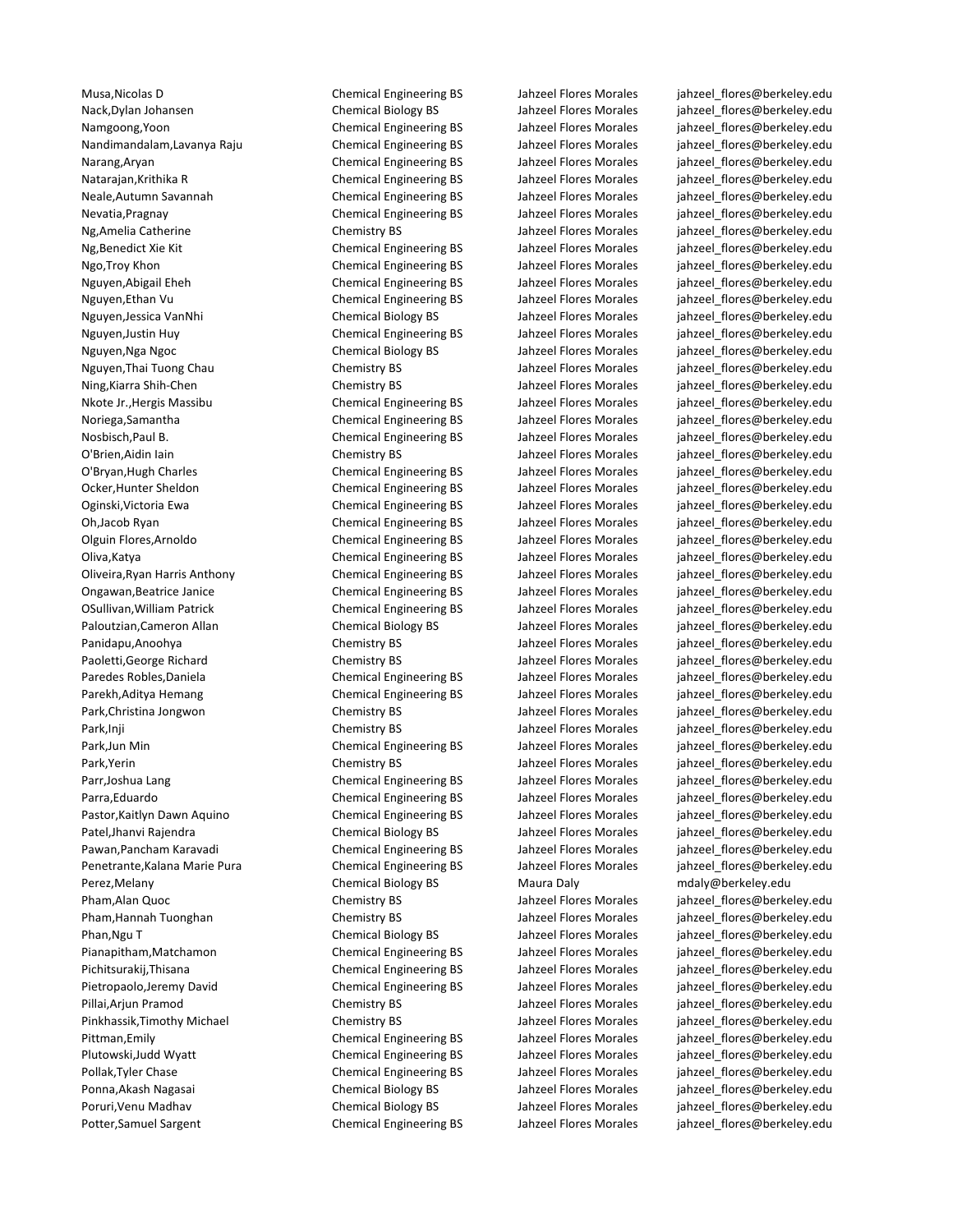Priosoetanto,Joshua David Chemical Engineering BS Jahzeel Flores Morales jahzeel flores@berkeley.edu Prus Wisniewski III,Peter Richard Chemistry BS Jahzeel Flores Morales [jahzeel\\_flores@berkeley.edu](mailto:mdaly@berkeley.edu) Puglise,Andrew Stephen Chemical Biology BS Jahzeel Flores Morales [jahzeel\\_flores@berkeley.edu](mailto:mdaly@berkeley.edu) Puri,Esha **Chemical Biology BS** Maura Daly [mdaly@berkeley.edu](mailto:mdaly@berkeley.edu) Pyne,Abigail Lynn Chemistry BS Jahzeel Flores Morales [jahzeel\\_flores@berkeley.edu](mailto:mdaly@berkeley.edu) Pyun,Jueun Chemical Biology BS Jahzeel Flores Morales [jahzeel\\_flores@berkeley.edu](mailto:mdaly@berkeley.edu) Qian, Winston Berkeley Chemistry BS Ghemistry BS Jahzeel Flores Morales and an alter flores@berkeley.edu Qiang,Albert Chemistry BS Jahzeel Flores Morales [jahzeel\\_flores@berkeley.edu](mailto:mdaly@berkeley.edu) Qu,Alex Chemical Biology BS Jahzeel Flores Morales [jahzeel\\_flores@berkeley.edu](mailto:mdaly@berkeley.edu) Quintanilla Florian,Bruno Estefano Chemical Engineering BS Jahzeel Flores Morales [jahzeel\\_flores@berkeley.edu](mailto:mdaly@berkeley.edu) Quintero,Cristina Elizabeth Chemical Biology BS Maura Daly [mdaly@berkeley.edu](mailto:mdaly@berkeley.edu) Rachel,Vania Chemical Engineering BS Jahzeel Flores Morales jahzeel flores@berkeley.edu Rader,Justin Alan **Chemical Engineering BS** Jahzeel Flores Morales in alta electricey.edu<br>Ramachandra.Pranav Suriva Chemical Engineering BS Jahzeel Flores Morales inhzeel flores@berkeley.edu Ramachandra,Pranav Suriya Chemical Engineering BS Jahzeel Flores Morales [jahzeel\\_flores@berkeley.edu](mailto:spellum@berkeley.edu) Ramirez Gonzalez, Rey Jaguar Chemical Engineering BS Jahzeel Flores Morales jahzeel flores@berkeley.edu Ramirez,Alexa F Chemical Engineering BS Jahzeel Flores Morales jahzeel flores@berkeley.edu Ramirez, Blanca Lorena **Chemical Engineering BS** Jahzeel Flores Morales jahzeel flores@berkeley.edu Ramirez,Carlos G Chemical Engineering BS Jahzeel Flores Morales inhzeel flores@berkeley.edu Ramirez,Renato A Chemical Biology BS Jahzeel Flores Morales [jahzeel\\_flores@berkeley.edu](mailto:spellum@berkeley.edu) Randhawa,Malak Singh Sandhawa,Malak Singh Chemistry BS Maura Daly metambroom metaly@berkeley.edu Rao,Suraj Suraj Chemical Biology BS Jahzeel Flores Morales jahzeel flores@berkeley.edu Rapp,Cassandra Brianne Chemical Biology BS Jahzeel Flores Morales jahzeel flores@berkeley.edu Rasiah,Jordan Benjamin Chemical Engineering BS Jahzeel Flores Morales inhzeel flores@berkeley.edu Rasquino,Leah Anna Marie **Chemical Engineering BS** Jahzeel Flores Morales jahzeel flores@berkeley.edu Reddy,Nikhil Sathi Chemical Engineering BS Jahzeel Flores Morales [jahzeel\\_flores@berkeley.edu](mailto:spellum@berkeley.edu) Redkar,Nikita Sanjeev Chemical Engineering BS Jahzeel Flores Morales [jahzeel\\_flores@berkeley.edu](mailto:spellum@berkeley.edu) Redmond,Ryan Austin Chemical Engineering BS Jahzeel Flores Morales [jahzeel\\_flores@berkeley.edu](mailto:spellum@berkeley.edu) Ren,Jingyi Chemical Biology BS Jahzeel Flores Morales [jahzeel\\_flores@berkeley.edu](mailto:spellum@berkeley.edu) Ren,Tengyue Chemical Engineering BS Jahzeel Flores Morales inhzeel flores@berkeley.edu Rener,Caiden Johnson Chemical Biology BS Jahzeel Flores Morales jahzeel flores@berkeley.edu Reskey,Grant Evan Chemical Biology BS Jahzeel Flores Morales [jahzeel\\_flores@berkeley.edu](mailto:spellum@berkeley.edu) Reskos,Panagiotis Chemistry BS Jahzeel Flores Morales [jahzeel\\_flores@berkeley.edu](mailto:spellum@berkeley.edu) Resnick,Barron-Vittorio Chemical Biology BS Jahzeel Flores Morales [jahzeel\\_flores@berkeley.edu](mailto:spellum@berkeley.edu) Reyes,Samuel Andres **Chemical Engineering BS** Maura Daly manualy@berkeley.edu Ridenour,Kalin Vincent Lyge Chemical Engineering BS Jahzeel Flores Morales [jahzeel\\_flores@berkeley.edu](mailto:spellum@berkeley.edu) Rios,Judith Chemical Biology BS Jahzeel Flores Morales [jahzeel\\_flores@berkeley.edu](mailto:spellum@berkeley.edu) Roberts,Burberry K Chemistry BS Chemistry BS Jahzeel Flores Morales [jahzeel\\_flores@berkeley.edu](mailto:spellum@berkeley.edu) Roberts,Sean Alan **Chemical Engineering BS** Jahzeel Flores Morales [jahzeel\\_flores@berkeley.edu](mailto:spellum@berkeley.edu) Rodriguez,Angel Andres Chemical Engineering BS Jahzeel Flores Morales jahzeel flores@berkeley.edu Rodriguez,Lucas Ismael **Chemistry BS** Jahzeel Flores Morales in a lahzeel flores Morales batter is the sequence of Rodriguez,Victoria **Chemical Engineering BS** Jahzeel Flores Morales inhzeel flores@berkeley.edu Rojas,Liliana Chemical Engineering BS Maura Daly [mdaly@berkeley.edu](mailto:spellum@berkeley.edu) Rong,Yiou Chemical Biology BS Jahzeel Flores Morales [jahzeel\\_flores@berkeley.edu](mailto:spellum@berkeley.edu) Rosales,Alexander Chemical Engineering BS Jahzeel Flores Morales [jahzeel\\_flores@berkeley.edu](mailto:spellum@berkeley.edu) Ruttanasupagid,Chinoros **Chemical Engineering BS** Jahzeel Flores Morales jahzeel flores@berkeley.edu Sale,Ian Jasper Themical Biology BS Shamaya Pellum Spellum@berkeley.edu Saleh,Dunia Tarke Chemical Biology BS Shamaya Pellum [spellum@berkeley.edu](mailto:spellum@berkeley.edu) Salgado Marshall, Mia **Shamaya Chemical Engineering BS** Shamaya Pellum Spellum@berkeley.edu Sallout,Maha Hisham Chemical Engineering BS Shamaya Pellum Spellum@berkeley.edu Samano,Nayda Lucero **Chemical Biology BS** Maura Daly [mdaly@berkeley.edu](mailto:spellum@berkeley.edu) Samson Jr.,Arturo Tibayan Shamaya Pellum Chemistry BS Shamaya Pellum Spellum @berkeley.edu Sanchez Cendejas, Mairel **Chemical Biology BS** Maura Daly Maura Daly [mdaly@berkeley.edu](mailto:spellum@berkeley.edu) Sanchez,Ernesto **Chemical Engineering BS** Shamaya Pellum [spellum@berkeley.edu](mailto:spellum@berkeley.edu) Saravia,Dana Elizabeth Chemical Biology BS Shamaya Pellum Spellum@berkeley.edu Say,Kimberly Pahola **Chemistry BS** Maura Daly [mdaly@berkeley.edu](mailto:spellum@berkeley.edu) Schofield,Aleksander Gregory **Schoffeld,Aleksander Gregory** Chemistry BS Shamaya Pellum [spellum@berkeley.edu](mailto:spellum@berkeley.edu) Schulman,Braeden Ashleigh Chemical Engineering BS Shamaya Pellum [spellum@berkeley.edu](mailto:spellum@berkeley.edu) Segale,Gianna Eleyna Chemical Biology BS Shamaya Pellum [spellum@berkeley.edu](mailto:spellum@berkeley.edu) Sehgal,Aastha Chemical Biology BS Shamaya Pellum [spellum@berkeley.edu](mailto:spellum@berkeley.edu) Sengupta,Siddharth **Chemical Engineering BS** Shamaya Pellum [spellum@berkeley.edu](mailto:spellum@berkeley.edu)

Prathigudupu,Vijaya Vardhana Raju Chemical Biology BS Jahzeel Flores Morales [jahzeel\\_flores@berkeley.edu](mailto:mdaly@berkeley.edu)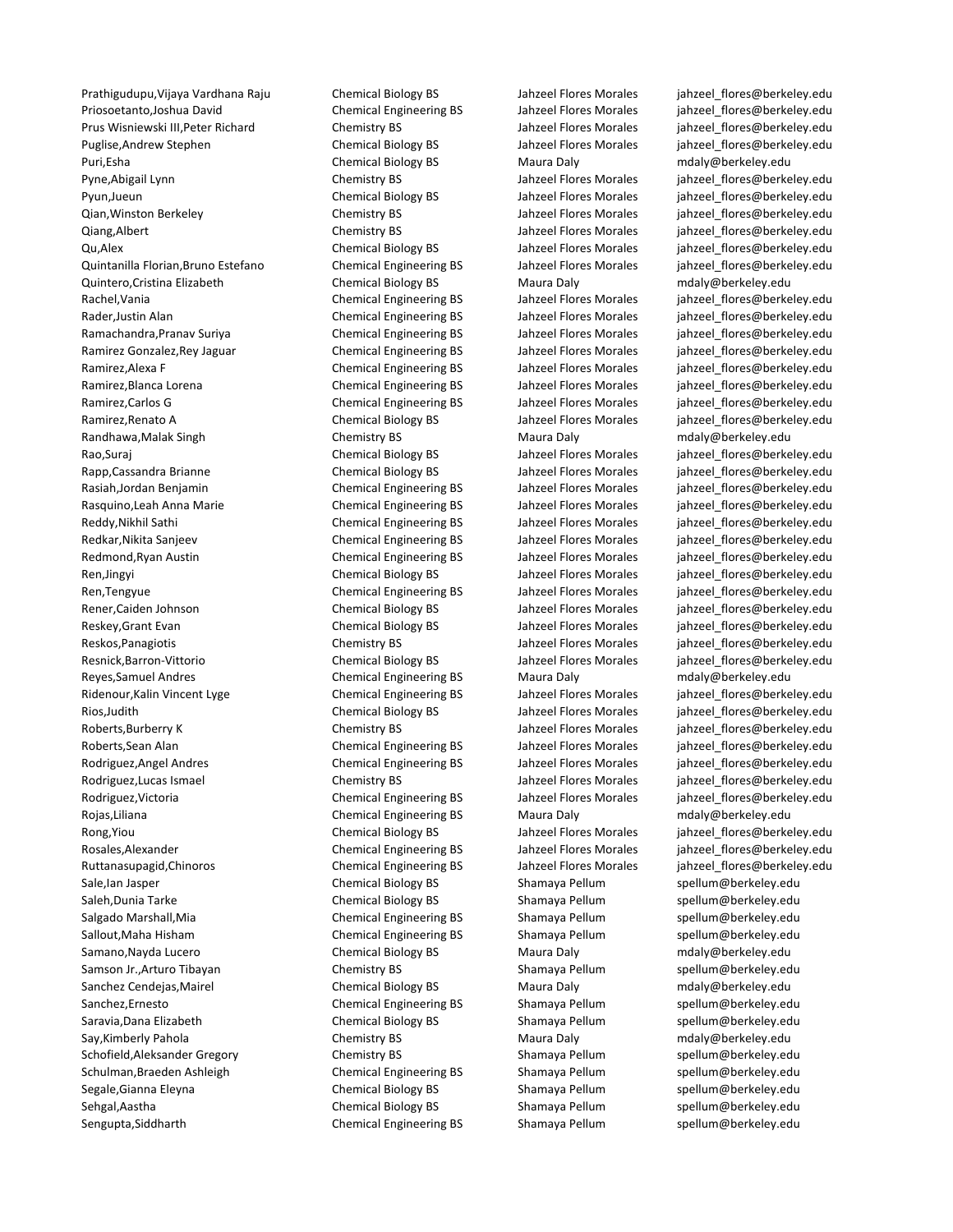Seth,Rhythm Chemical Engineering BS Maura Daly [mdaly@berkeley.edu](mailto:spellum@berkeley.edu) Shabbir,Zain Adil **Shabbir, Zain Adil Chemical Biology BS** Shamaya Pellum [spellum@berkeley.edu](mailto:spellum@berkeley.edu) Shah,Aarav N Chemistry BS Shamaya Pellum [spellum@berkeley.edu](mailto:spellum@berkeley.edu) Shah,Amin Amir **Shah,Amin Amir** Chemistry BS Shamaya Pellum [spellum@berkeley.edu](mailto:spellum@berkeley.edu) Shah,Arman **Shah,Arman** Chemical Engineering BS Shamaya Pellum [spellum@berkeley.edu](mailto:spellum@berkeley.edu) Shaik,Rahil Ahmed **Shaik,Rahil Ahmed** Chemical Engineering BS Shamaya Pellum [spellum@berkeley.edu](mailto:spellum@berkeley.edu) Shaikh,Sameh Rida Chemical Engineering BS Shamaya Pellum [spellum@berkeley.edu](mailto:spellum@berkeley.edu) Shastry,Aditi **Shamaya Pellum** Chemical Engineering BS Shamaya Pellum [spellum@berkeley.edu](mailto:spellum@berkeley.edu) Sheik,Riya **Chemical Engineering BS** Maura Daly [mdaly@berkeley.edu](mailto:spellum@berkeley.edu) Shen,Jiayi Shen,Jiayi Chemical Engineering BS Shamaya Pellum [spellum@berkeley.edu](mailto:spellum@berkeley.edu) Shen,Yuanbo Chemical Biology BS Shamaya Pellum [spellum@berkeley.edu](mailto:spellum@berkeley.edu) Sherbon,Jessa Taylor **Shamaya Pellum** Chemical Engineering BS Shamaya Pellum [spellum@berkeley.edu](mailto:spellum@berkeley.edu) Shi,Henry Chemical Engineering BS Shamaya Pellum [spellum@berkeley.edu](mailto:spellum@berkeley.edu) Shi,Sucheng Shi,Sucheng Chemical Biology BS Shamaya Pellum [spellum@berkeley.edu](mailto:spellum@berkeley.edu) Shin,Jason Ryan Chemical Engineering BS Shamaya Pellum [spellum@berkeley.edu](mailto:spellum@berkeley.edu) Shine,Amiel Alexander The Chemistry BS Shamaya Pellum [spellum@berkeley.edu](mailto:spellum@berkeley.edu) Shiu,Amanda Phan Chemical Engineering BS Shamaya Pellum [spellum@berkeley.edu](mailto:spellum@berkeley.edu) Shook,Leila Elizabeth Chemical Engineering BS Shamaya Pellum [spellum@berkeley.edu](mailto:spellum@berkeley.edu) Shott,Bryan Austin **Shott,Bryan Austin** Chemical Engineering BS Shamaya Pellum [spellum@berkeley.edu](mailto:spellum@berkeley.edu) Shroff,Anika Nilesh Chemical Engineering BS Shamaya Pellum [spellum@berkeley.edu](mailto:spellum@berkeley.edu) Sien,Wesley Jacob **Shamaya Pellum Shamaya Pellum** Spellum engineering BS Shamaya Pellum [spellum@berkeley.edu](mailto:spellum@berkeley.edu) Silvestre,Bruna Augusto Chemical Engineering BS Shamaya Pellum [spellum@berkeley.edu](mailto:spellum@berkeley.edu) Simon, Odelia **Shamaya Pellum Shamaya Pellum** Shamaya Pellum [spellum@berkeley.edu](mailto:spellum@berkeley.edu) Singh,Jatin Summan Shamaya Pellum Shamaya Pellum [spellum@berkeley.edu](mailto:spellum@berkeley.edu) Singh,Kabir Siddhartha **Chemical Engineering BS** Shamaya Pellum [spellum@berkeley.edu](mailto:spellum@berkeley.edu) Singhal, Keshav Raj Shamaya Pellum Singhal, Keshav Raj Chemical Engineering BS Shamaya Pellum Spellum@berkeley.edu Sinha,Nida **Shamaya Pellum** Chemical Engineering BS Shamaya Pellum [spellum@berkeley.edu](mailto:spellum@berkeley.edu) Skinner, Kelci Nicole **Chemical Engineering BS** Shamaya Pellum [spellum@berkeley.edu](mailto:spellum@berkeley.edu) Smith,Deverin **Shamaya Engineering BS** Shamaya Pellum [spellum@berkeley.edu](mailto:spellum@berkeley.edu) Solomis,Tonia **Chemistry BS** Maura Daly [mdaly@berkeley.edu](mailto:spellum@berkeley.edu) metapology edu Somani,Anish Chemical Biology BS Shamaya Pellum [spellum@berkeley.edu](mailto:spellum@berkeley.edu) Son,Jennica Jeongmin Chemical Biology BS Shamaya Pellum [spellum@berkeley.edu](mailto:spellum@berkeley.edu) Song,Jiage Song,Jiage Chemical Biology BS Shamaya Pellum [spellum@berkeley.edu](mailto:spellum@berkeley.edu) Southard-Gavina, Vanessa Guadalupe Chemistry BS Shamaya Pellum [spellum@berkeley.edu](mailto:spellum@berkeley.edu) Sperman,Sophia E C Chemistry BS Shamaya Pellum [spellum@berkeley.edu](mailto:spellum@berkeley.edu) Spohr,Daniel Kent Chemical Engineering BS Shamaya Pellum [spellum@berkeley.edu](mailto:spellum@berkeley.edu) Sridhar, Nikitha **Chemical Engineering BS** Shamaya Pellum [spellum@berkeley.edu](mailto:spellum@berkeley.edu) Steinmetz,Gabryel Jay La Foya **Chemical Biology BS** Shamaya Pellum [spellum@berkeley.edu](mailto:spellum@berkeley.edu) Stolla,Amara Marina **Marina Chemistry BS** Maura Daly Maura Daly [mdaly@berkeley.edu](mailto:spellum@berkeley.edu) Stowell,Theodore Maximillian Chemical Engineering BS Shamaya Pellum [spellum@berkeley.edu](mailto:spellum@berkeley.edu) Su,Felicia **Suite Chemical Engineering BS** Shamaya Pellum [spellum@berkeley.edu](mailto:spellum@berkeley.edu) Suarez, Marisol Chemical Engineering BS Shamaya Pellum [spellum@berkeley.edu](mailto:spellum@berkeley.edu) Suh,Jonathan SungJin Chemical Biology BS Maura Daly [mdaly@berkeley.edu](mailto:spellum@berkeley.edu) Suhaili,Kenneth Michael **Subaition Chemical Engineering BS** Shamaya Pellum [spellum@berkeley.edu](mailto:spellum@berkeley.edu) Suliva III, Rogelio Santos Chemical Biology BS Shamaya Pellum Spellum@berkeley.edu Sun, Helen Sun, Helen Chemical Engineering BS Shamaya Pellum [spellum@berkeley.edu](mailto:spellum@berkeley.edu) Sun,Le Chemical Biology BS Shamaya Pellum [spellum@berkeley.edu](mailto:spellum@berkeley.edu) Sun, Terence Chi Yuan Chemical Biology BS Shamaya Pellum Spellum@berkeley.edu Sung,Christopher John Chemical Engineering BS Shamaya Pellum Spellum@berkeley.edu Surh, Elliot J Chemical Engineering BS Shamaya Pellum [spellum@berkeley.edu](mailto:spellum@berkeley.edu) Sweet,Nathan Martin **Shamaya Pellum Shamaya Pellum** Spellum Spellum **@berkeley.edu** Tabbs,Andrae Areil **Shamaya Pellum Shamaya Pellum** Shamaya Pellum [spellum@berkeley.edu](mailto:spellum@berkeley.edu) Taedullayasatit,Patporn **Chemical Engineering BS** Shamaya Pellum [spellum@berkeley.edu](mailto:spellum@berkeley.edu) Taghizadeh,Rayan Shamaya Pellum Shamaya Pellum Shamaya Pellum Shamaya Pellum Shamaya Pellum Shamaya Pellum Shamaya Pellum Shamaya Pellum Shamaya Pellum Shamaya Pellum Shamaya Pellum Shamaya Pellum Shamaya Pellum Shamaya Pe Tan,Haidi **Shamaya Pellum** Chemical Engineering BS Shamaya Pellum [spellum@berkeley.edu](mailto:spellum@berkeley.edu) Tan,Jin Chemical Biology BS Shamaya Pellum [spellum@berkeley.edu](mailto:spellum@berkeley.edu) Tanderitz,Bernard Joseph Chemical Engineering BS Shamaya Pellum [spellum@berkeley.edu](mailto:spellum@berkeley.edu) Tandradinata,Michelle Adeline Chemical Engineering BS Shamaya Pellum [spellum@berkeley.edu](mailto:spellum@berkeley.edu) Tang,Ian Chemical Engineering BS Shamaya Pellum [spellum@berkeley.edu](mailto:spellum@berkeley.edu) Tankeh,Keefe Michael Chemical Engineering BS Shamaya Pellum [spellum@berkeley.edu](mailto:spellum@berkeley.edu)

Seshadri, Kaushik Chemical Engineering BS Shamaya Pellum [spellum@berkeley.edu](mailto:spellum@berkeley.edu)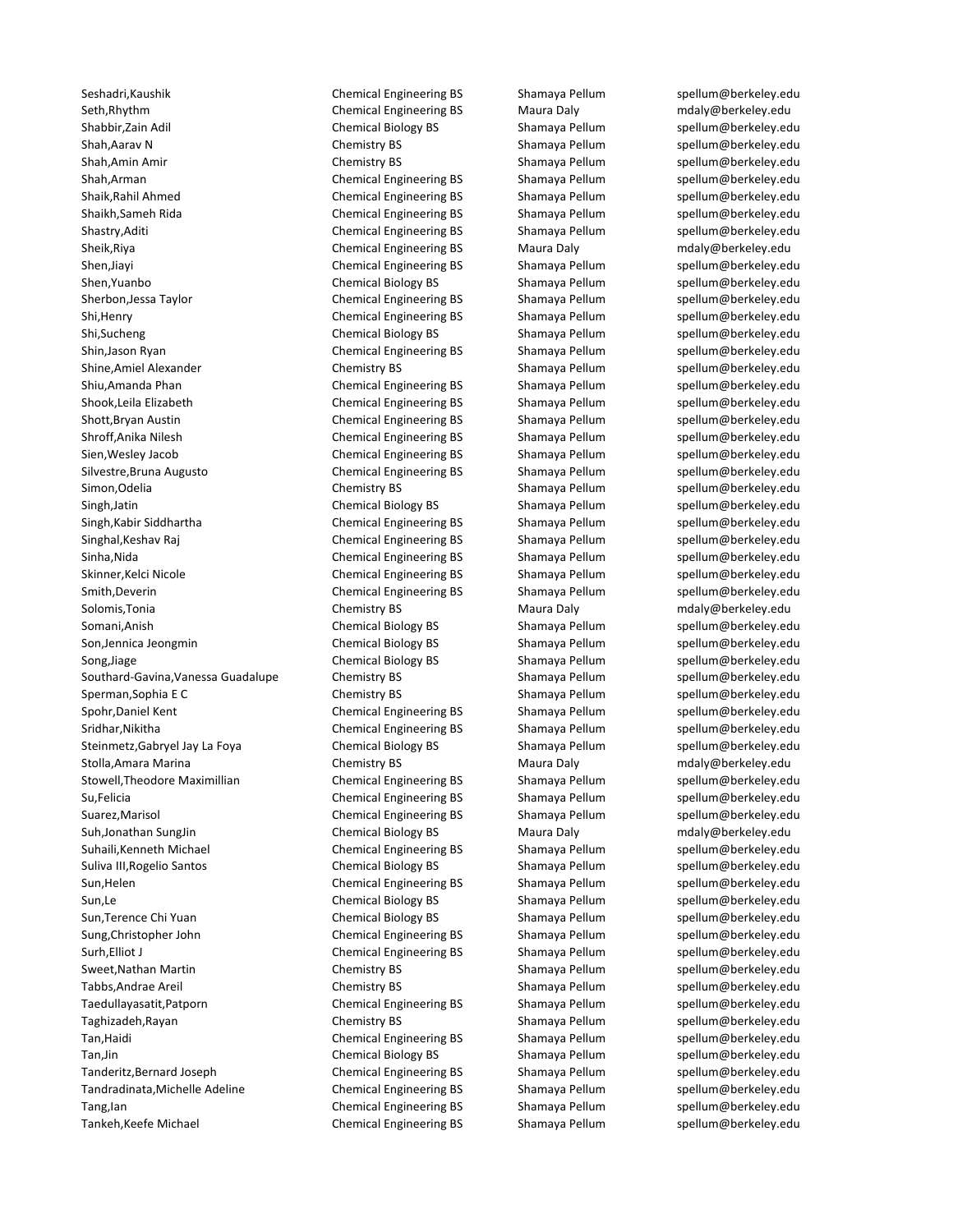Tanphiphat,Sunshine **Chemical Engineering BS** Shamaya Pellum [spellum@berkeley.edu](mailto:spellum@berkeley.edu) Tao,Xavier Barron Tarron Chemical Biology BS Shamaya Pellum [spellum@berkeley.edu](mailto:spellum@berkeley.edu) Taporco,Antonio Chemistry BS Shamaya Pellum [spellum@berkeley.edu](mailto:spellum@berkeley.edu) Ter-Avakian,Arsen Shamaya Pellum Shamaya Pellum Shamaya Pellum Shamaya Pellum Shamaya Pellum Shamaya Pellum eta Thai, Robert **Chemical Biology BS** Shamaya Pellum [spellum@berkeley.edu](mailto:spellum@berkeley.edu) Thapa,Sahishnu R Chemical Engineering BS Shamaya Pellum [spellum@berkeley.edu](mailto:spellum@berkeley.edu) Thobani,Arzin **Shamaya Pellum** Chemical Biology BS Shamaya Pellum [spellum@berkeley.edu](mailto:spellum@berkeley.edu) Thrasher,Clyde Chemical Engineering BS Shamaya Pellum [spellum@berkeley.edu](mailto:spellum@berkeley.edu) Tjaden,Derek Joseph Chemistry BS Shamaya Pellum [spellum@berkeley.edu](mailto:spellum@berkeley.edu) Toledo,Evelyn E Chemical Engineering BS Shamaya Pellum [spellum@berkeley.edu](mailto:spellum@berkeley.edu) Tong,Brian Isshin **Shamaya Pellum** Spellum and Islamaya Pellum Spellum and Spellum and Spellum et al. and Spellum and Spellum and Spellum and Spellum and Spellum and Spellum and Spellum and Spellum and Spellum and Spellum Torres-Mondragon,Juan-Carlos Chemical Engineering BS Shamaya Pellum [spellum@berkeley.edu](mailto:spellum@berkeley.edu) Toyooka,Michelle Natsumi Chemical Engineering BS Shamaya Pellum [spellum@berkeley.edu](mailto:spellum@berkeley.edu) Tran,Andrew Phat **Chemical Engineering BS** Shamaya Pellum [spellum@berkeley.edu](mailto:spellum@berkeley.edu) Tran,Lucy **Shamaya Pellum** Spellum Spellum Spellum Shamaya Pellum Spellum@berkeley.edu Tran, Quyen Long Chemical Engineering BS Shamaya Pellum [spellum@berkeley.edu](mailto:spellum@berkeley.edu) Tran, Ryan Viet **Chemical Biology BS** Shamaya Pellum [spellum@berkeley.edu](mailto:spellum@berkeley.edu) Trejo,Erica Aurora **Chemistry BS** Shamaya Pellum [spellum@berkeley.edu](mailto:spellum@berkeley.edu) Triyanond,Kittikul Chemical Engineering BS Shamaya Pellum [spellum@berkeley.edu](mailto:spellum@berkeley.edu) Truong,Tyler Thai-son **Shamaya Pellum Shamaya Pellum** Spellum@berkeley.edu Tsao,Jonathan Chemistry BS Shamaya Pellum [spellum@berkeley.edu](mailto:spellum@berkeley.edu) Tucker,Talyssa Nai Shamaya Pellum Chemical Engineering BS Shamaya Pellum Shamaya Pellum @berkeley.edu Udgaonkar,Aditya Umesh Chemical Engineering BS Shamaya Pellum [spellum@berkeley.edu](mailto:spellum@berkeley.edu) Ugarte,Consuelo Del Carmen Chemical Biology BS Shamaya Pellum [spellum@berkeley.edu](mailto:spellum@berkeley.edu) Unsulangi,Timothy Chemical Engineering BS Shamaya Pellum [spellum@berkeley.edu](mailto:spellum@berkeley.edu) Upadhyay, Varun Chemical Biology BS Shamaya Pellum [spellum@berkeley.edu](mailto:spellum@berkeley.edu) Uwandu,Esther Chibugo Chemical Engineering BS Shamaya Pellum [spellum@berkeley.edu](mailto:spellum@berkeley.edu) Uy,Julian Thomas Chemical Biology BS Shamaya Pellum Spellum@berkeley.edu Vail,Evan Guy Chemical Engineering BS Shamaya Pellum [spellum@berkeley.edu](mailto:spellum@berkeley.edu) Valdez, Ysabelle Clarice Anorico Chemistry BS Shamaya Pellum [spellum@berkeley.edu](mailto:spellum@berkeley.edu) Valle,Lladro Chemical Biology BS Shamaya Pellum [spellum@berkeley.edu](mailto:spellum@berkeley.edu) Vallejo,Salvatore Antonio Chemical Biology BS Shamaya Pellum [spellum@berkeley.edu](mailto:spellum@berkeley.edu) Van,Linh Thuy **Chemical Biology BS** Maura Daly [mdaly@berkeley.edu](mailto:spellum@berkeley.edu) Manus Daly mdaly@berkeley.edu Vanderschraaf,Maggie Leigh Chemical Biology BS Maura Daly [mdaly@berkeley.edu](mailto:spellum@berkeley.edu) Vargas,Alfred Chemical Engineering BS Shamaya Pellum Spellum @berkeley.edu Vazquez,Emily M Chemical Engineering BS Shamaya Pellum [spellum@berkeley.edu](mailto:spellum@berkeley.edu) Vega Cervantes,Karla Alejandra Chemical Engineering BS Maura Daly [mdaly@berkeley.edu](mailto:spellum@berkeley.edu) Velazquez Tinoco,Melany Guadalupe Chemistry BS Shamaya Pellum [spellum@berkeley.edu](mailto:spellum@berkeley.edu) Viggiano,Luigi X **Shamaya Pellum Shamaya Pellum** Shamaya Pellum [spellum@berkeley.edu](mailto:spellum@berkeley.edu) Vilchez,Aaron Antonio Chemical Engineering BS Shamaya Pellum Spellum@berkeley.edu Villanueva III,Jose Daniel **Chemical Engineering BS** Shamaya Pellum [spellum@berkeley.edu](mailto:spellum@berkeley.edu) Viloria,Elaine-Jane Sandi Chemistry BS Maura Daly [mdaly@berkeley.edu](mailto:spellum@berkeley.edu) Vinci, Evelyn Tierra Terra Chemical Engineering BS Shamaya Pellum [spellum@berkeley.edu](mailto:spellum@berkeley.edu) Vissa,Anand Chemical Biology BS Shamaya Pellum Spellum @berkeley.edu Vo,Thuy H Chemistry BS Shamaya Pellum [spellum@berkeley.edu](mailto:spellum@berkeley.edu) Vu,Triet Minh Chemistry BS Shamaya Pellum [spellum@berkeley.edu](mailto:spellum@berkeley.edu) Vudali,Urmila S Chemical Biology BS Shamaya Pellum [spellum@berkeley.edu](mailto:spellum@berkeley.edu) Waite,Madison M. Chemical Engineering BS Shamaya Pellum [spellum@berkeley.edu](mailto:spellum@berkeley.edu) Wallace Jr.,John Robert **Chemical Engineering BS** Shamaya Pellum Spellum@berkeley.edu Wang,Amelia **Shamaya Pellum Shamaya Pellum** Spellum Spellum spellum et al. and the spellum et al. and the spellum et al. and the spellum et al. and the spellum et al. and the spellum et al. and the spellum et al. and the s Wang,Amy Chemical Engineering BS Shamaya Pellum [spellum@berkeley.edu](mailto:spellum@berkeley.edu) Wang,Ching-Jui Chemistry BS Shamaya Pellum [spellum@berkeley.edu](mailto:spellum@berkeley.edu) Wang,Jiayu Shamaya Pellum Shamaya Pellum Shamaya Pellum Shamaya Pellum Shamaya Pellum Shamaya Pellum Shamaya Pellum Anang Berkeley.edu Wang,Jieyu Chemical Engineering BS Shamaya Pellum Spellum@berkeley.edu Wang,Madeline **Chemical Engineering BS** Shamaya Pellum [spellum@berkeley.edu](mailto:spellum@berkeley.edu) Wang,Xiaoxin **Chemical Engineering BS** Shamaya Pellum [spellum@berkeley.edu](mailto:spellum@berkeley.edu) Wang,Yangzhi Chemical Biology BS Shamaya Pellum [spellum@berkeley.edu](mailto:spellum@berkeley.edu) Wang,Yaohui **Shamaya Pellum** Chemical Engineering BS Shamaya Pellum [spellum@berkeley.edu](mailto:spellum@berkeley.edu) Wang,Yizhe Chemistry BS Shamaya Pellum [spellum@berkeley.edu](mailto:spellum@berkeley.edu) Wang,Yuting Chemical Biology BS Shamaya Pellum [spellum@berkeley.edu](mailto:spellum@berkeley.edu)

Chemical Engineering BS Shamaya Pellum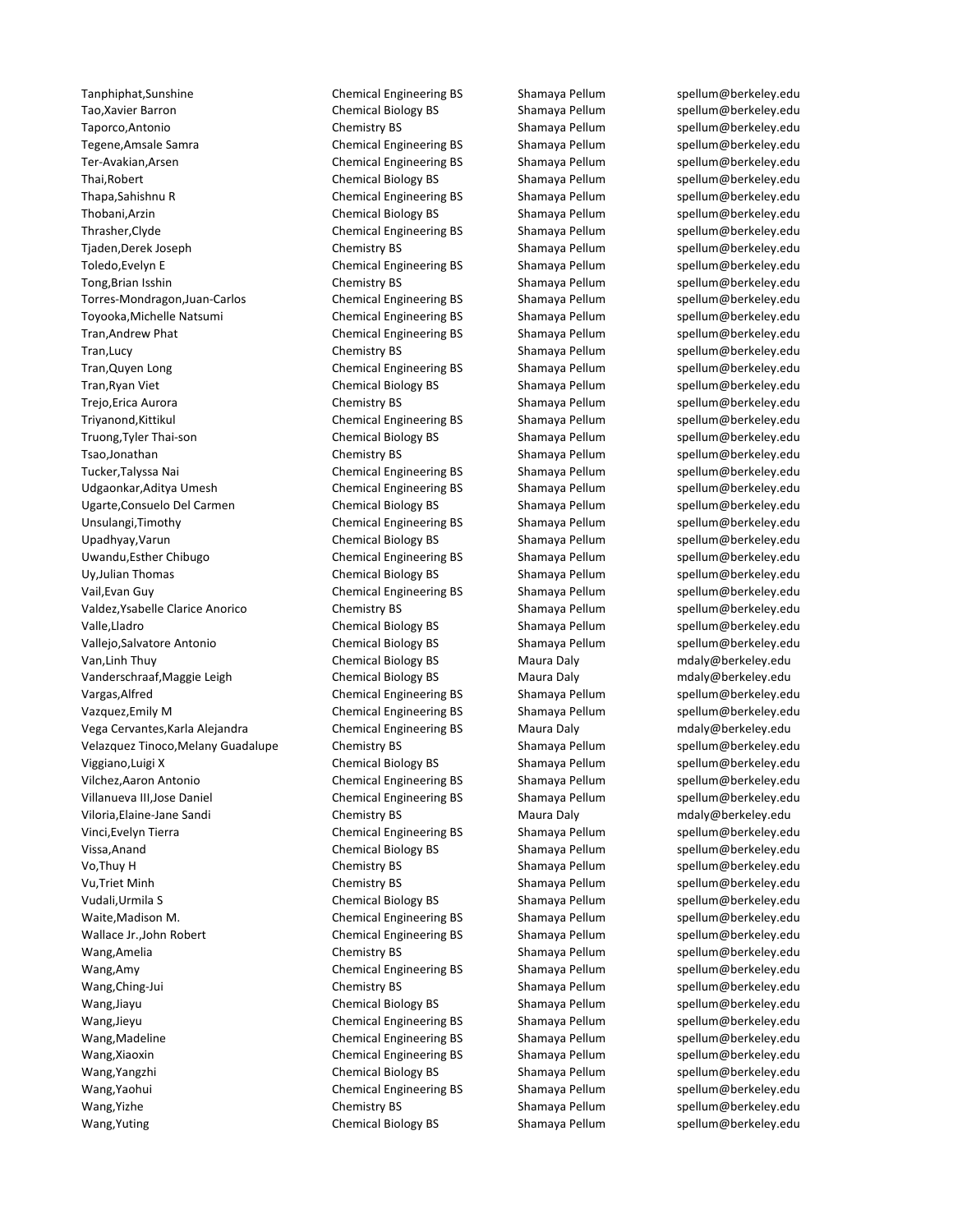Wei, William Jiaming Themical Engineering BS Shamaya Pellum Spellum@berkeley.edu Wen,Brian C Chemical Biology BS Shamaya Pellum [spellum@berkeley.edu](mailto:spellum@berkeley.edu) Weng,Andy Chemical Biology BS Shamaya Pellum [spellum@berkeley.edu](mailto:spellum@berkeley.edu) Wetterer,Richard Tuan Tuan Chemistry BS Shamaya Pellum [spellum@berkeley.edu](mailto:spellum@berkeley.edu) Wianecki,Katrina Marie **Chemical Engineering BS** Shamaya Pellum [spellum@berkeley.edu](mailto:spellum@berkeley.edu) Williams, Emelyn Sun Chemistry BS Shamaya Pellum Spellum@berkeley.edu Williamson,Zachary Cole **Chemical Engineering BS** Shamaya Pellum [spellum@berkeley.edu](mailto:spellum@berkeley.edu) Wong, Cerise Tin Ching Chemical Engineering BS Shamaya Pellum [spellum@berkeley.edu](mailto:spellum@berkeley.edu) Wong,Edmond Brian **Chemical Engineering BS** Shamaya Pellum [spellum@berkeley.edu](mailto:spellum@berkeley.edu) Wong,Nathan Christian Chemical Engineering BS Shamaya Pellum [spellum@berkeley.edu](mailto:spellum@berkeley.edu) Wu,Aileen **Shamaya Pellum** Chemical Engineering BS Shamaya Pellum [spellum@berkeley.edu](mailto:spellum@berkeley.edu) Wu,Chun Ying Chemical Biology BS Shamaya Pellum [spellum@berkeley.edu](mailto:spellum@berkeley.edu) Wu,Hamlin Chemistry BS Chemistry BS Shamaya Pellum Spellum@berkeley.edu<br>Chemistry BS Shamaya Pellum Spellum Spellum@berkeley.edu Wu,Wai Kwan **Chemical Biology BS** Shamaya Pellum [spellum@berkeley.edu](mailto:spellum@berkeley.edu) Wu, Ying Jung Shamaya Jung Jung Chemical Biology BS Shamaya Pellum Spellum@berkeley.edu Wu,Yumeng entitled Chemical Biology BS Shamaya Pellum [spellum@berkeley.edu](mailto:spellum@berkeley.edu) Xie, Yujun Shamaya Pellum Shamaya Pellum Shamaya Pellum Shamaya Pellum Shamaya Pellum Shamaya Pellum Aberkeley.edu Xie,Yulan Shamaya Pellum Shamaya Pellum Shamaya Pellum Shamaya Pellum Shamaya Pellum@berkeley.edu Xiong,Michael Chemical Biology BS Shamaya Pellum [spellum@berkeley.edu](mailto:spellum@berkeley.edu) Xu,Calla **Chemical Engineering BS** Shamaya Pellum [spellum@berkeley.edu](mailto:spellum@berkeley.edu) Xu,Junyi Chemical Biology BS Shamaya Pellum [spellum@berkeley.edu](mailto:spellum@berkeley.edu) Shamaya Pellum Xu,Kaifei **Shamaya Pellum Shamaya Pellum** Spellum Su,Kaifei Shamaya Pellum Spellum Spellum **shamaya Pellum** Spellum Bu Spellum Spellum Spellum Spellum Spellum Spellum Spellum Spellum Spellum Spellum Spellum Spellum Spellum Xu,Zilin Shamaya Pellum Shamaya Pellum [spellum@berkeley.edu](mailto:spellum@berkeley.edu) Xue,Zhaoqiang entitled and Chemical Engineering BS Shamaya Pellum [spellum@berkeley.edu](mailto:spellum@berkeley.edu) Yacoub, Nicole **Chemistry BS** Shamaya Pellum [spellum@berkeley.edu](mailto:spellum@berkeley.edu) Yan,Samantha J Chemistry BS Maura Daly Maura Daly [mdaly@berkeley.edu](mailto:spellum@berkeley.edu) Yang,Breanna Shiuan-Yi Chemical Engineering BS Shamaya Pellum [spellum@berkeley.edu](mailto:spellum@berkeley.edu) Yang,Jack Baitong Chemical Engineering BS Maura Daly [mdaly@berkeley.edu](mailto:spellum@berkeley.edu) Yang,Kevin Young The Chemical Biology BS Maura Daly metally@berkeley.edu Yang,Samantha Chemical Engineering BS Maura Daly [mdaly@berkeley.edu](mailto:spellum@berkeley.edu) Yang,Sounghyun Chemical Engineering BS Maura Daly [mdaly@berkeley.edu](mailto:spellum@berkeley.edu) Yang,Yizhou **Shamaya Pellum** Chemical Biology BS Shamaya Pellum [spellum@berkeley.edu](mailto:spellum@berkeley.edu) Yang,Zichen Chemistry BS Maura Daly [mdaly@berkeley.edu](mailto:spellum@berkeley.edu) Ye,Justin **Chemical Engineering BS** Maura Daly manaly@berkeley.edu metapology.com Yen,Jason Chiho **Chemistry BS** Chemistry BS Maura Daly [mdaly@berkeley.edu](mailto:spellum@berkeley.edu) Yepez,Emily Chemistry BS Shamaya Pellum [spellum@berkeley.edu](mailto:spellum@berkeley.edu) Yilmaz,Halime D Chemical Biology BS Maura Daly [mdaly@berkeley.edu](mailto:spellum@berkeley.edu) Yin,Ruilin Chemistry BS Maura Daly [mdaly@berkeley.edu](mailto:spellum@berkeley.edu) metalway metalway metalway metalway Yiu,Verena Chemical Engineering BS Maura Daly [mdaly@berkeley.edu](mailto:spellum@berkeley.edu) Yoo,Bono Edwin **Chemical Engineering BS** Shamaya Pellum [spellum@berkeley.edu](mailto:spellum@berkeley.edu) Yoon,Brian Wonjin The Chemical Engineering BS Shamaya Pellum [spellum@berkeley.edu](mailto:spellum@berkeley.edu) Yoon,Eunice **Chemical Engineering BS** Maura Daly manufaly@berkeley.edu Yousuf,Fatima Mohammad **Samua Chemical Engineering BS** Maura Daly manus [mdaly@berkeley.edu](mailto:spellum@berkeley.edu) Yu,Ethan Philip Chemical Engineering BS Maura Daly many [mdaly@berkeley.edu](mailto:spellum@berkeley.edu) Yu,Jin Chemical Engineering BS Maura Daly [mdaly@berkeley.edu](mailto:spellum@berkeley.edu) Zambrano,Vanessa Chemical Engineering BS Shamaya Pellum [spellum@berkeley.edu](mailto:spellum@berkeley.edu) Zeng,Eric F Chemistry BS Maura Daly modaly@berkeley.edu Zeng,Shilin Chemistry BS Maura Daly [mdaly@berkeley.edu](mailto:spellum@berkeley.edu) Zervas,Kalliope Christina **Shamaya Chemical Biology BS** Shamaya Pellum [spellum@berkeley.edu](mailto:spellum@berkeley.edu) Zhang,Bonnie Chemical Engineering BS Maura Daly [mdaly@berkeley.edu](mailto:spellum@berkeley.edu) Zhang,Henley **Chemistry BS** Maura Daly [mdaly@berkeley.edu](mailto:spellum@berkeley.edu) Zhang,Jianbang **Chemistry BS** Maura Daly [mdaly@berkeley.edu](mailto:spellum@berkeley.edu) Zhang,Jianxiang Shamaya Pellum Chemical Biology BS Shamaya Pellum Shamaya Pellum Chemical Biology BS Zhang,Shimin Chemical Biology BS Maura Daly [mdaly@berkeley.edu](mailto:spellum@berkeley.edu) Zhang,Yiyang Chemical Biology BS Maura Daly [mdaly@berkeley.edu](mailto:spellum@berkeley.edu) Zhang,Zirun Chemical Biology BS Maura Daly [mdaly@berkeley.edu](mailto:spellum@berkeley.edu) Zhao,Feng and Chemistry BS Maura Daly metalwaberkeley.edu Zhao,Kyle Kai Hua Chemistry BS Maura Daly Maura Daly [mdaly@berkeley.edu](mailto:spellum@berkeley.edu)

Wehbeh,Daniel Chris Chemistry BS Shamaya Pellum [spellum@berkeley.edu](mailto:spellum@berkeley.edu) Chemistry BS Maura Daly [mdaly@berkeley.edu](mailto:spellum@berkeley.edu) Zhao,Michelle Weiming Chemistry BS Shamaya Pellum [spellum@berkeley.edu](mailto:spellum@berkeley.edu)